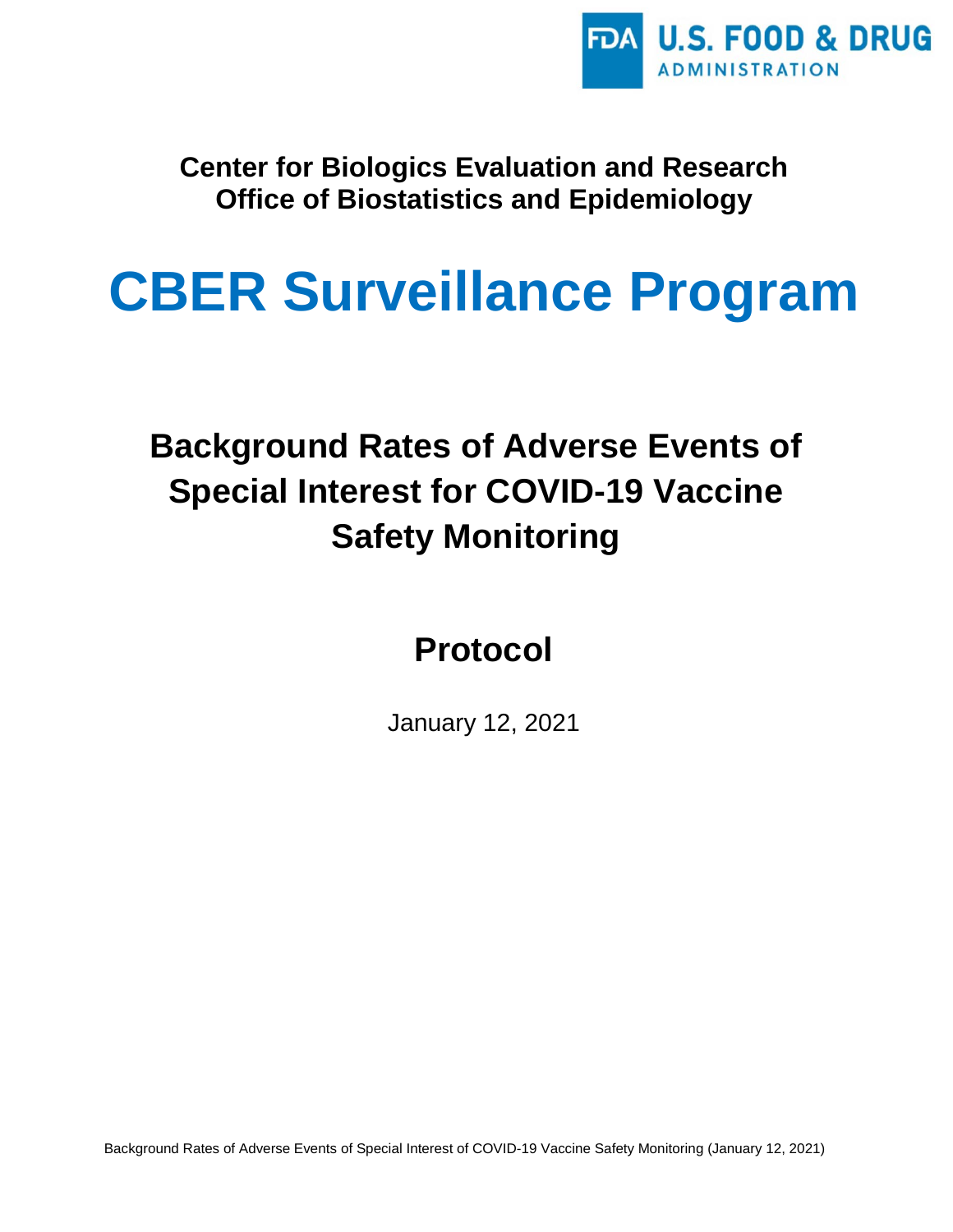This protocol is submitted as an addendum to the COVID-19 Vaccine Safety Surveillance: Active Monitoring Master Protocol [\(https://www.bestinitiative.org/wp](https://www.bestinitiative.org/wp-content/uploads/2020/12/C19-Vaccine-Safety-Protocol-2020.pdf)[content/uploads/2020/12/C19-Vaccine-Safety-Protocol-2020.pdf\)](https://www.bestinitiative.org/wp-content/uploads/2020/12/C19-Vaccine-Safety-Protocol-2020.pdf).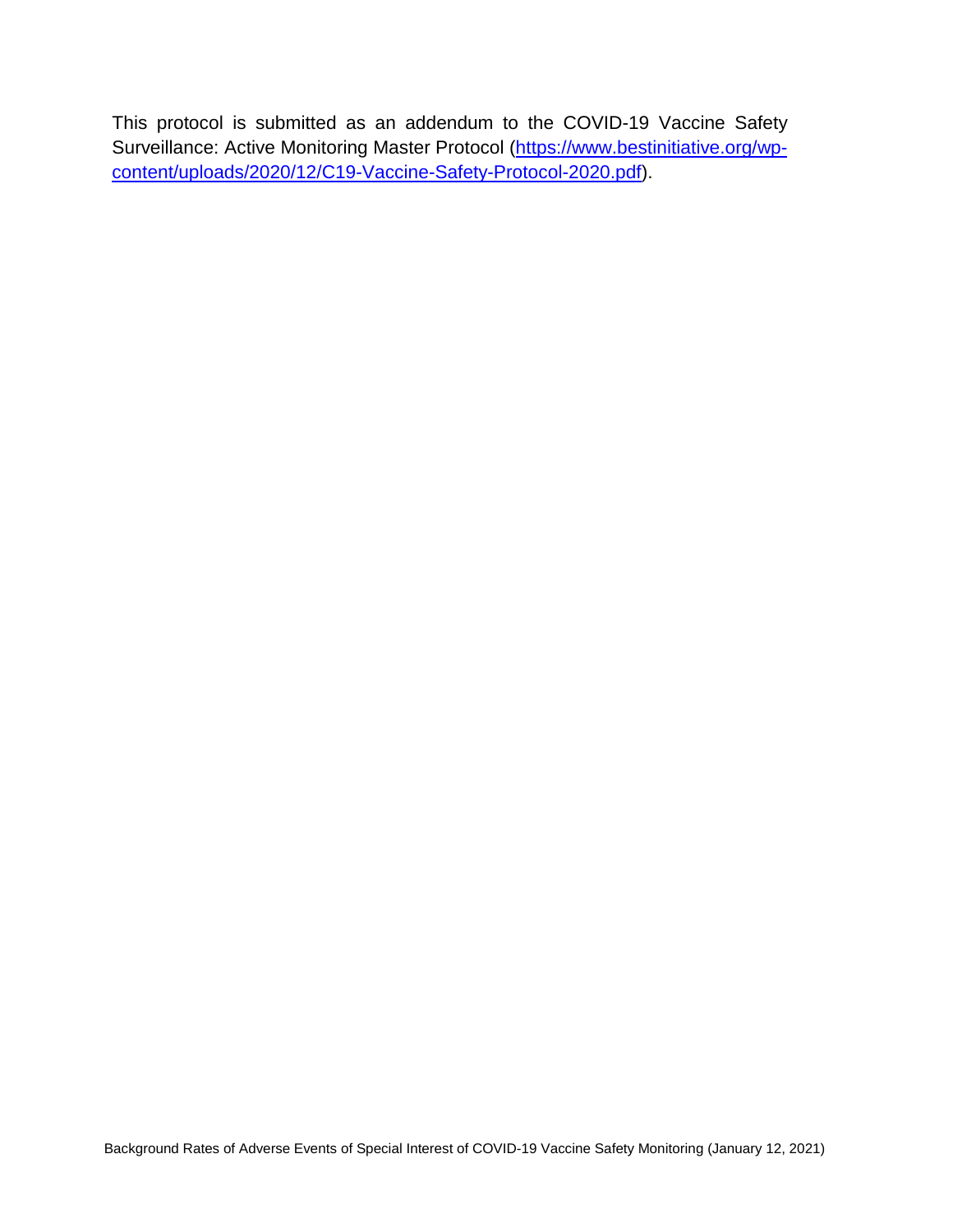### **Table of Contents**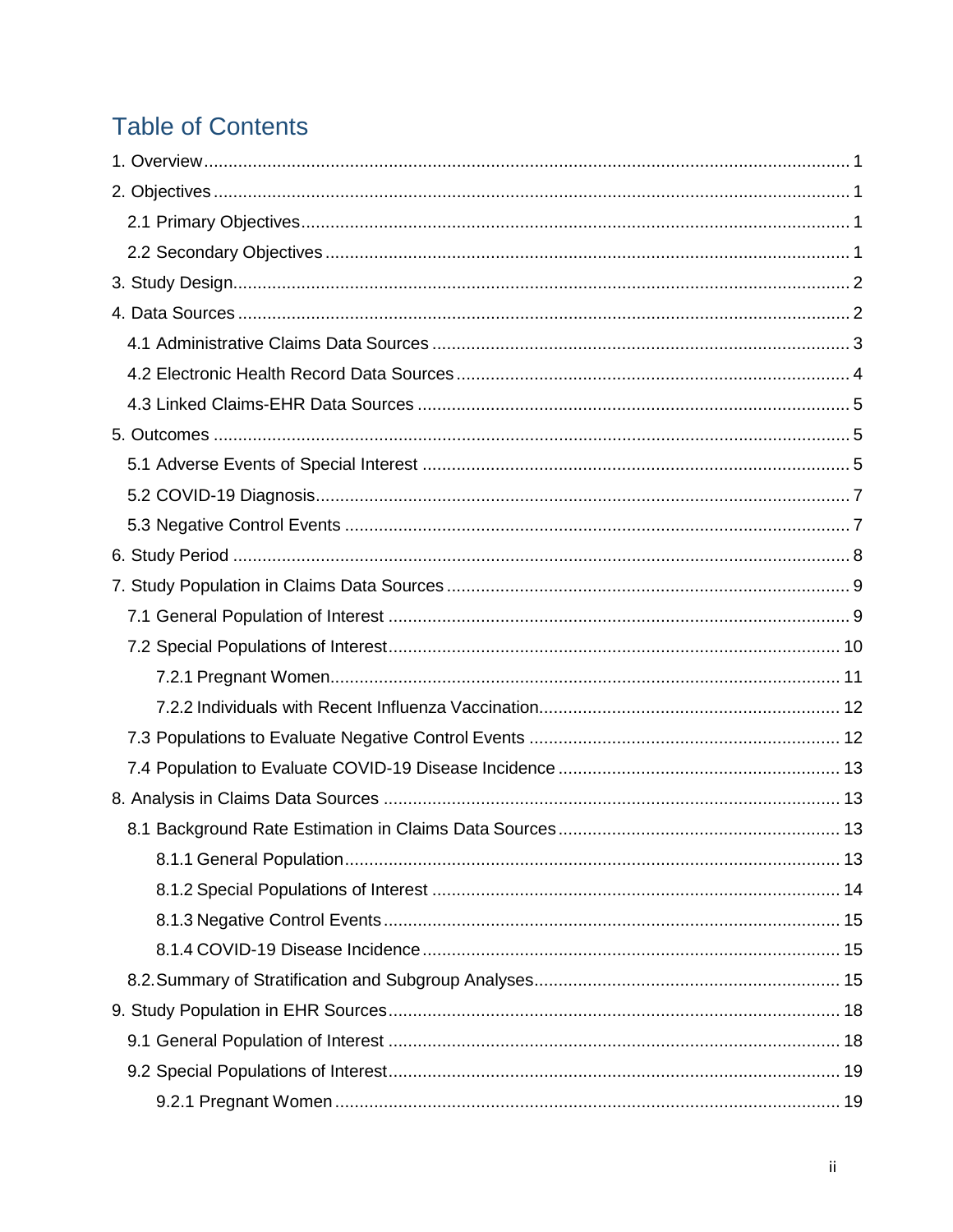| 10.1 Background Incidence Proportion Estimation in EHR Data Sources 20 |  |
|------------------------------------------------------------------------|--|
|                                                                        |  |
|                                                                        |  |
|                                                                        |  |
|                                                                        |  |
|                                                                        |  |
|                                                                        |  |
|                                                                        |  |
|                                                                        |  |
|                                                                        |  |
|                                                                        |  |
|                                                                        |  |
|                                                                        |  |
|                                                                        |  |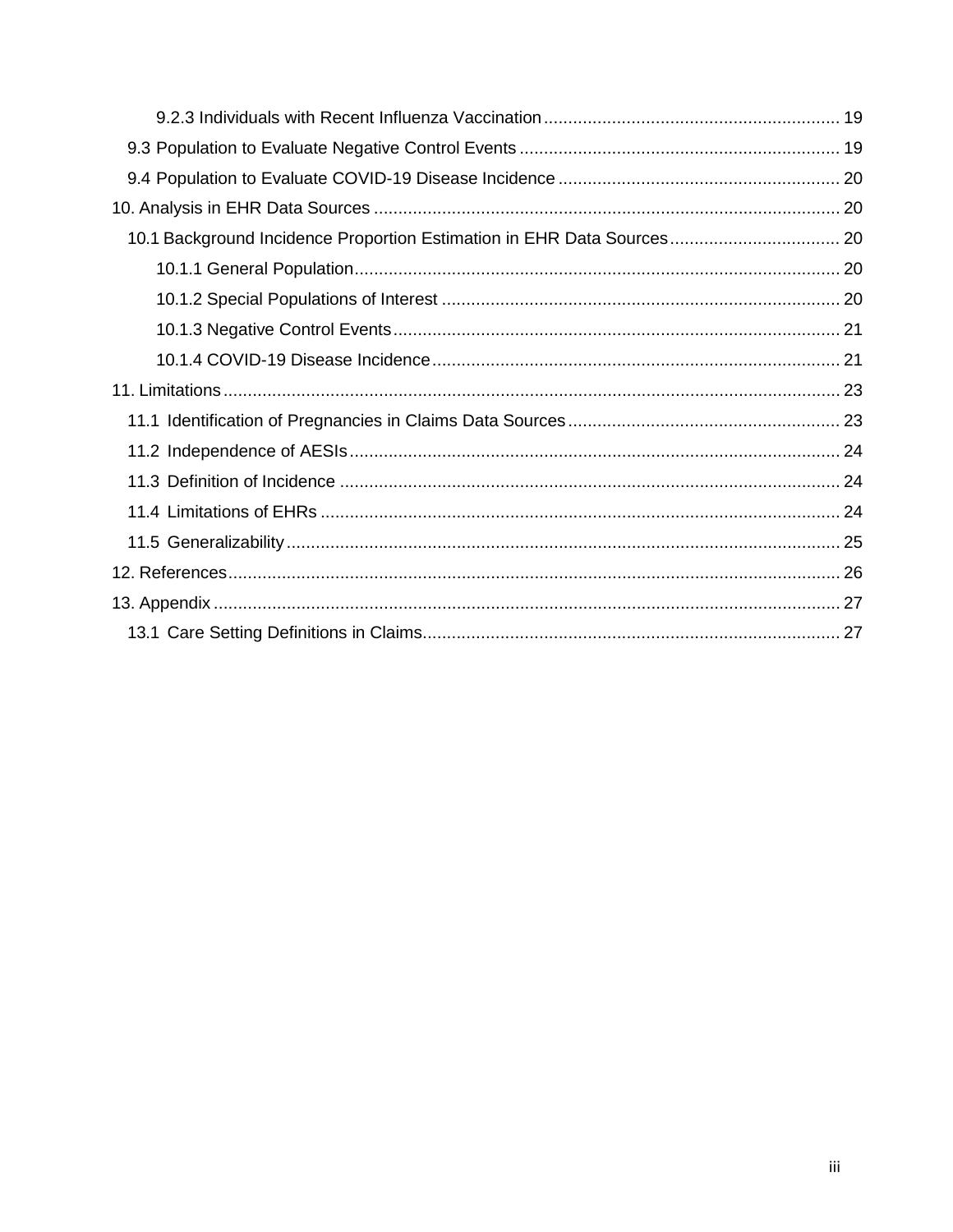#### STUDY TEAM

#### **FDA/CBER/OBE**

Cindy Ke Zhou, PhD Hui -Lee Wong, PhD Deborah Thompson, MD, MSPH Rositsa Dimova, PhD Tainya Clarke, PhD Richard Forshee, PhD Azadeh Shoaibi, PhD Steve n A. Anderson, PhD

#### **IBM**

Katie Fingar, PhD Keran Moll, PhD Shayan Hobbi, MS, MBA Frank Yoon, PhD Patrick Saunders-Hastings, PhD Tim Burrell, MD Jeff Beers, MD Kathryn Edwards, MD Steven Black, MD

#### **Acumen, LLC & Stanford University**

Michael Wernecke, BS Yoganand Chillarige, MPA Jiemin Liao, MS Mao Hu, BS Bradley Lufkin, MPA, MSES Ellen Tworkoski, MS, MPhil Laurie Feinberg, MD, MPH, MS Nirmal Choradia, MD Lorene Nelson, PhD (Stanford) Julia Simard, ScD (Stanford) Steven Goodman, MD, MHS, PhD (Stanford) Thomas MaCurdy, PhD

#### **Centers for Medicare & Medicaid Services**

Jeffrey Kelman, MD, MMS Marybeth Jason, MS

#### **Optum**

Kandace Amend, PhD, MPH Grace Yang, MPA, MA John Seeger, DrPH, PharmD Rachel P. Ogilvie, PhD, MPH Kathleen Skerry, BS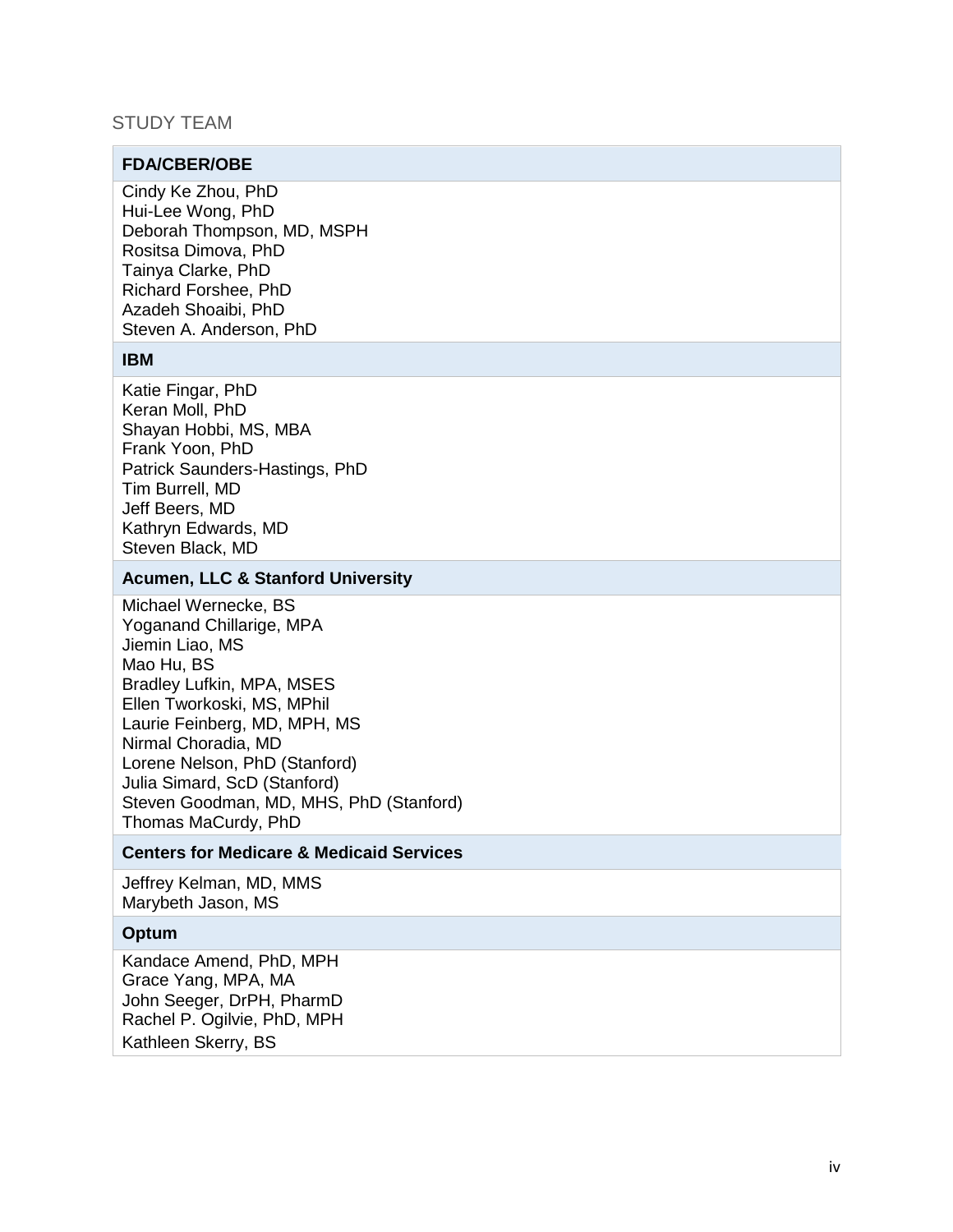#### Version Control

| <b>Editors</b>                 | <b>Date</b>       | <b>Version</b> | <b>Description</b> |
|--------------------------------|-------------------|----------------|--------------------|
| FDA, IBM, Acumen<br><b>LLC</b> | November 14, 2020 | 0.1            | First draft        |
| FDA, IBM, Acumen<br><b>LLC</b> | December 11, 2020 | 1.0            | Second draft       |
| FDA, IBM, Acumen<br><b>LLC</b> | December 17, 2020 | 1.1            | Third draft        |
| FDA, IBM, Acumen<br><b>LLC</b> | December 22, 2020 | 1.2            | Fourth draft       |
| FDA, Acumen LLC                | December 31, 2020 | 1.3            | Fifth draft        |
| FDA, IBM                       | January 12, 2020  | 1.0            | Final              |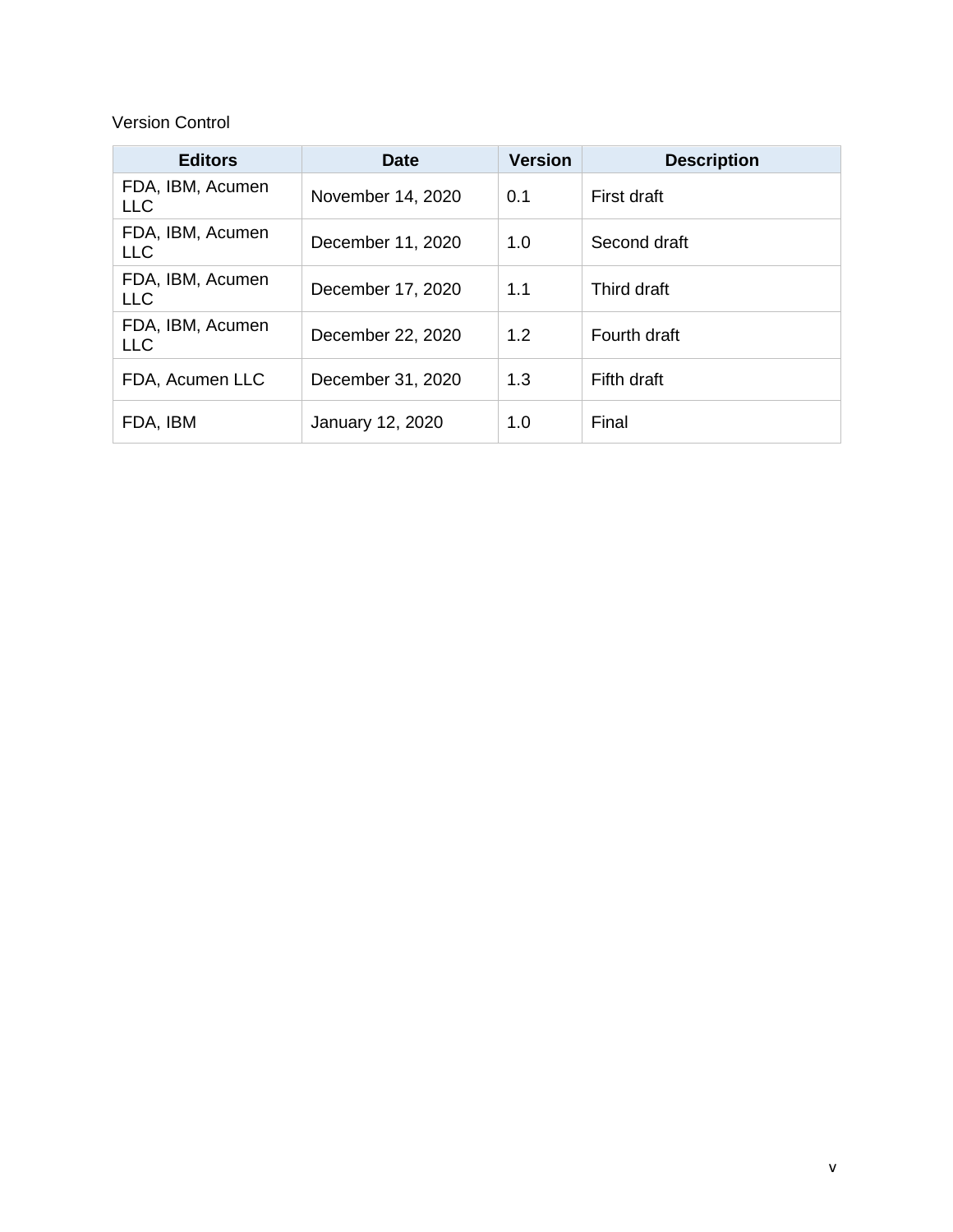### <span id="page-6-0"></span>1. Overview

Governments and private companies accelerated COVID-19 vaccine development in response to the COVID-19 pandemic that emerged in late 2019. The first human clinical trial for a COVID-19 vaccine began in March 2020. As of November 2020, there were 47 candidate vaccines in clinical evaluation across the globe, many of which use new technology platforms, such as messenger ribonucleic acid (mRNA) (WHO, 2020).<sup>1</sup>

Postmarket surveillance of adverse events is needed after vaccines are launched and use becomes widespread. Active safety monitoring methods often use background rates as a comparator for rapidly identifying potential increased risk of adverse events of special interest (AESIs) following vaccination. Thus, it is important to generate background rates of AESIs, overall and by subgroup, for populations that will potentially receive a COVID-19 vaccine.

### <span id="page-6-1"></span>2. Objectives

This protocol specifies the analytic approach to estimate background rates of AESIs in preparation for future sequential active monitoring for the safety of COVID-19 vaccines.

#### <span id="page-6-2"></span>2.1 Primary Objectives

- To estimate incidence rates of AESIs by calendar year and data source over the period 2017 to 2020
- To estimate cumulative monthly incidence rates<sup>a</sup> of AESIs by data source over the period 2017 to 2020
- To estimate cumulative weekly and cumulative monthly incidence rates of COVID-19 by data source in 2020

#### <span id="page-6-3"></span>2.2 Secondary Objectives

- To estimate yearly incidence rates of AESIs in the general population stratified by sex, age group, and race/ethnicity group (where reliably available) in each data source over the period of 2017 to 2020
- To estimate cumulative monthly incidence rates of AESIs in the general population stratified by sex, age group, and race/ethnicity group (where reliably available) in each data source over the period of 2017 to 2020
- To estimate cumulative monthly incidence rates of AESIs in the general population stratified by the time period of January 1, 2017 to February 29, 2020 (pre-COVID-19 period in the United States) and the time period of March 1, 2020 to December 11, 2020 (COVID- 19/pre-COVID-19 vaccine period) in each data source
- To estimate the cumulative weekly and cumulative monthly proportion of COVID-19 cases hospitalized around the incident COVID-19 diagnosis, by data source in 2020
- To estimate the cumulative weekly and cumulative monthly proportion of laboratoryconfirmed COVID-19 incident cases using reverse transcription polymerase chain

<sup>&</sup>lt;sup>a</sup> Cumulative monthly incidence rate is defined as the incident cases that occurred from January 1 through the month of evaluation divided by the total person-time at risk accumulated during the same period.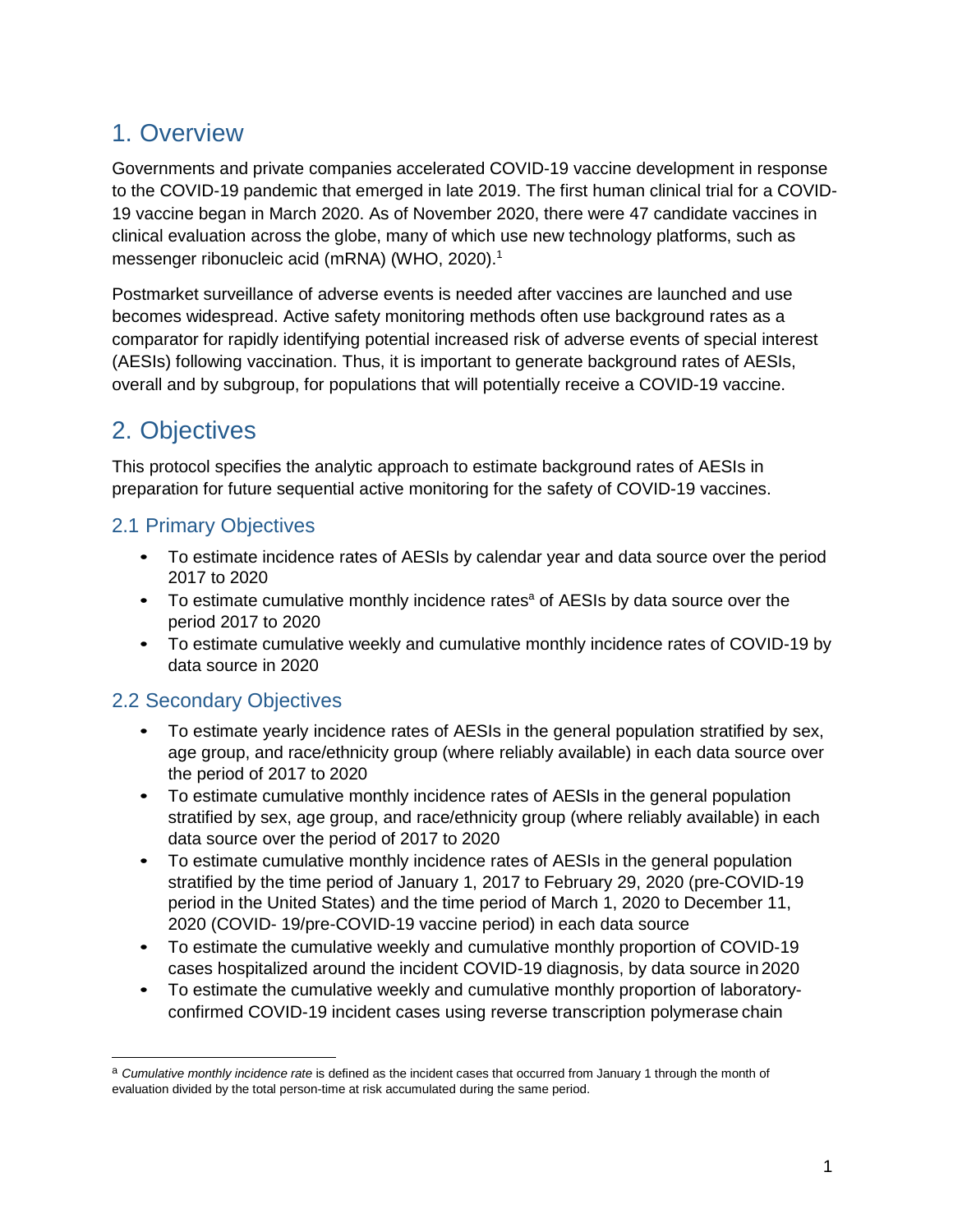reaction (RT-PCR) laboratory results, by data source (for data sources with lab results available) in 2020

- To estimate incidence rates of AESIs in special populations of interest stratified by calendar year, sex, age group, and race/ethnicity (where reliably available) in each data source over the period 2017–2020. These populations will include:
	- o Older adults (i.e., 65 years old and above at cohort entry)
	- o Pediatric population (i.e., 0–17 years old at cohort entry)
	- o Pregnant women
	- o Individuals who received a seasonal influenza vaccine in the previous calendar year

### <span id="page-7-0"></span>3. Study Design

This is a retrospective, multi-database dynamic cohort study using secondary administrative claims data and electronic health record (EHR) data from 2017 (where available) through the last date of data reaching 80% complete (e.g., a 4-month data lag for the Blue Health Intelligence® [BHI®]<sup>b</sup> and IBM® MarketScan® Research Databases, <u>Table 1</u>) up until release of the first COVID-19 vaccine. Data sources and data lags are described further below.

### <span id="page-7-1"></span>4. Data Sources

The current study will use administrative claims and electronic health records (EHRs). [Table 1](#page-7-2) briefly outlines currently available data sources and displays how often each data source is updated. Additional databases may be added when they are available to the Biologics Effectiveness and Safety (BEST) Initiative.

|                        | <b>Data Source</b>                                                                   | <b>Update Frequency</b>                                | Data Lag*                                                                       | <b>Population</b>                                                                                                                                    |
|------------------------|--------------------------------------------------------------------------------------|--------------------------------------------------------|---------------------------------------------------------------------------------|------------------------------------------------------------------------------------------------------------------------------------------------------|
| Claim                  | <b>Blue Health</b><br>Intelligence (BHI)                                             | Monthly                                                | 4 months for $>80\%$<br>coverage of inpatient<br>claims                         | National;<br>>17 million<br>beneficiaries annually<br>who received a<br>biologic product,<br>were pregnant, or<br>were born after<br>October 1, 2015 |
| data<br><b>sources</b> | Centers for<br>Daily or weekly<br>Medicare &<br><b>Medicaid Services</b><br>Medicare | 30-70 days for >80%<br>coverage of inpatient<br>claims | National; 65+ years;<br>>34 million<br>beneficiaries annually                   |                                                                                                                                                      |
|                        | <b>IBM MarketScan</b><br>Commercial<br>Database                                      | Monthly                                                | 4 months for >80%<br>coverage of inpatient<br>professional<br>commercial claims | >25 million<br>commercial enrollees<br>annually                                                                                                      |

<span id="page-7-2"></span>**Table 1.** Update Frequency for Each Data Source

<sup>b</sup> Blue Health Intelligence® (BHI®) is a trade name of Health Intelligence Company, LLC, an independent licensee of the Blue Cross and Blue Shield Association.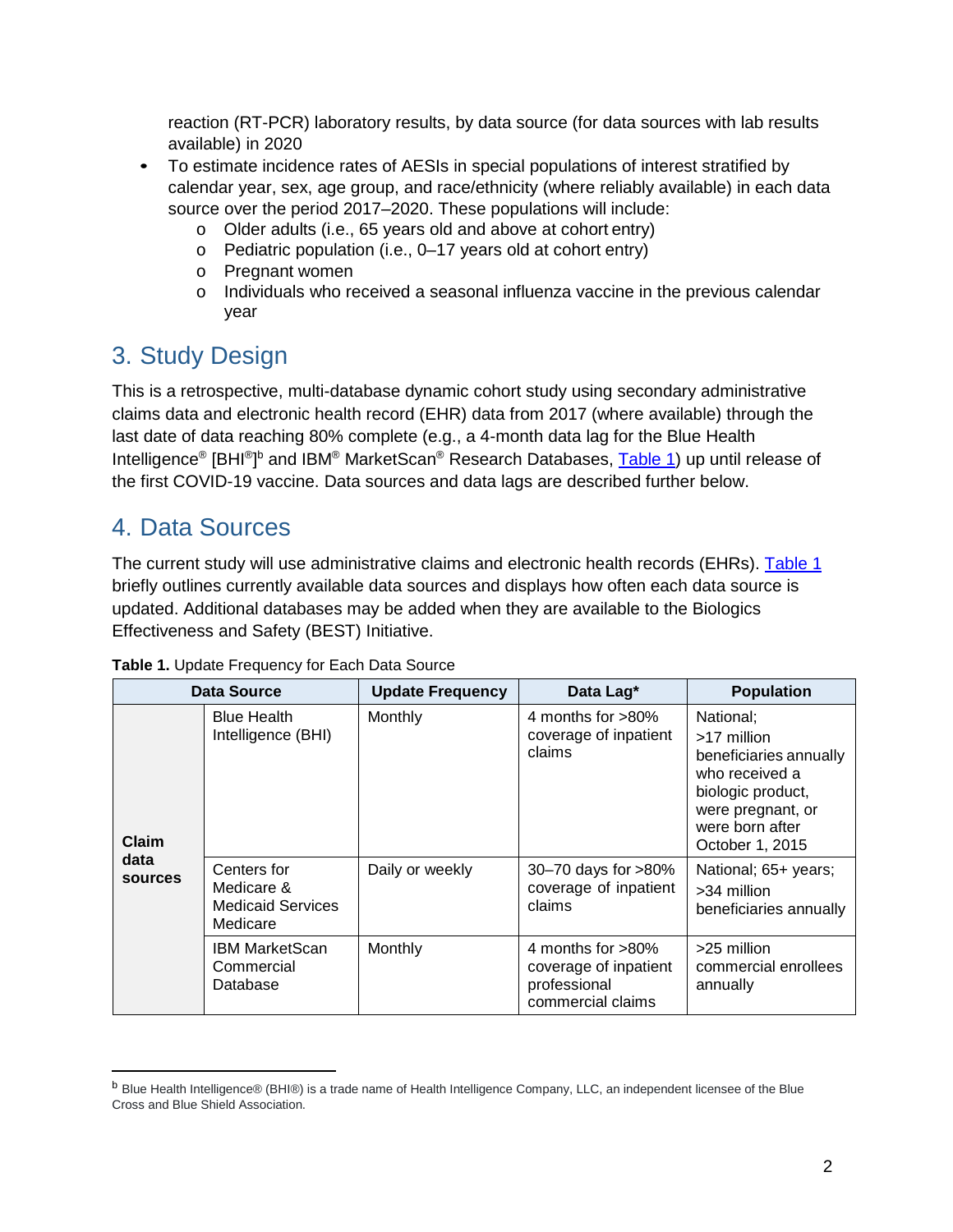| Data Source                |                                                 | <b>Update Frequency</b>                                  | Data Lag*                                                                                                     | <b>Population</b>                                                                                |
|----------------------------|-------------------------------------------------|----------------------------------------------------------|---------------------------------------------------------------------------------------------------------------|--------------------------------------------------------------------------------------------------|
|                            | OptumServe<br><b>Clinformatics Data</b><br>Mart | Monthly                                                  | 1.5 months for<br>pharmacy claims, 3<br>months for outpatient<br>claims, and 6 months<br>for inpatient claims | National; 66 million<br>patients and ~14<br>million patients<br>annually                         |
|                            | MedStar<br>Real time                            |                                                          | 1-7 days for data<br>processing                                                                               | District of Columbia,<br>Maryland, and<br>Virginia;<br>1.5-2 million active<br>patients annually |
| <b>EHR</b> data<br>sources | OneFlorida                                      | Quarterly for<br>centralized<br>PCORnet/OMOP<br>database | Up to 4 months for<br>data processing and<br>linkage across<br>OneFlorida network                             | Florida;<br>2-3 million patients<br>annually                                                     |
|                            | <b>PEDSnet</b>                                  | Quarterly for<br>centralized<br>PCORnet/OMOP<br>database | Up to 4 months for<br>data processing and<br>linkage across<br><b>PEDSnet network</b>                         | Coverage for 12<br>states, with 1-2<br>million patients<br>annually                              |
|                            | OptumServe                                      | Quarterly                                                | 3 months prior to<br>each refresh                                                                             | National; 102 million<br>patients, 30 million<br>annually                                        |

\* Data lag refers to the amount of time between the date of service and the date of availability for use by research teams.

#### <span id="page-8-0"></span>4.1 Administrative Claims Data Sources

Available sources include adjudicated claims in BHI commercial claims data and the IBM MarketScan Commercial Database, adjudicated and pre-adjudicated<sup>c</sup> OptumServe commercial claims, as well as adjudicated and unadjudicated claims from Centers for Medicare & Medicaid Services (CMS) Medicare data.

BHI data provide HIPAA compliant, deidentified enrollment, demographic, and claims information from the majority of Blue Cross and Blue Shield commercial health insurance plans in the United States for the last ten years. While the BHI data set includes more than 200 million unique lives, detailed data for this study was limited to a cohort of all enrollees who received a biologic product, were pregnant, or were born after October 1, 2015. Pregnant women are identified via codes for prenatal care, gestational age, or pregnancy outcomes. Currently, the BHI cohort population for this study contains over 34 million individuals in total and about 17 million enrollees annually, on average. Approximately 350,000 pregnancy outcomes are observed annually. BHI data are updated monthly and are over 80% complete within 4 months of the service date.

The MarketScan Commercial Database contains more than 25 million annual enrollees for active employees, early retirees, Consolidated Omnibus Budget Reconciliation Act (COBRA)

 $c$  After a claim for medical service(s) or prescription drug(s) is submitted, the insurer determines their financial responsibility for the payment to the provider or the pharmacy. This process is referred to as claims adjudication. The insurer can decide to pay the claim in full, deny the claim, or to reduce the amount paid to the provider or the pharmacy. Due to the time requirement for the adjudication process, a database of adjudicated claims will have a longer lag time than the pre-adjudicated claims.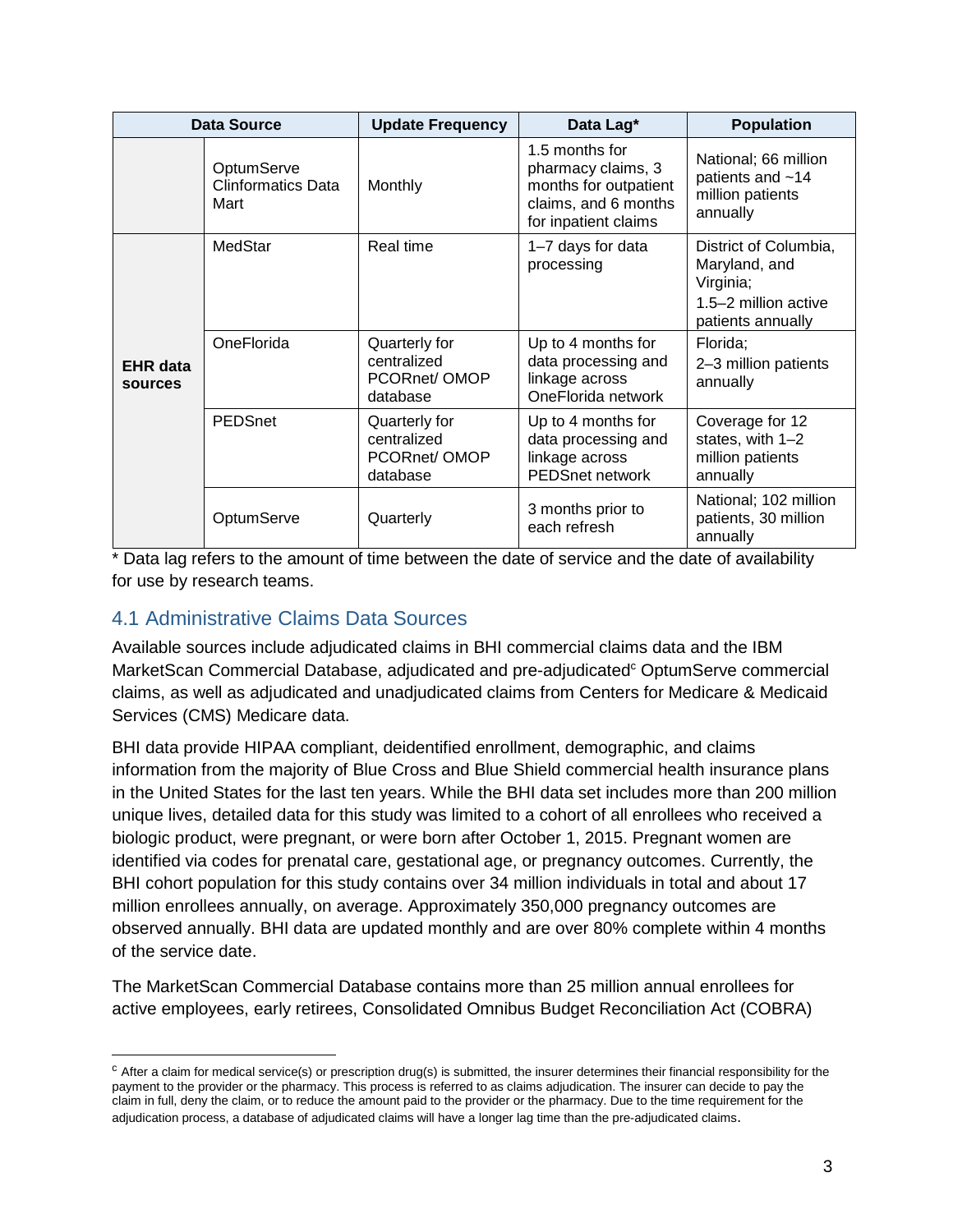continuees, and dependents insured by employer-sponsored plans. The MarketScan Research Databases capture individual-level clinical utilization, expenditures and enrollment across inpatient, outpatient, prescription drug, and carve-out services from a selection of large employers, health plans, and government and public organizations.

The OptumServe Clinformatics Data Mart contains longitudinal health information for commercially insured and Medicare Advantage enrollees, and it includes more than 66 million lives since 2007. The commercial portion of the Clinformatics Data Mart includes approximately 14.5 million people on an annual basis and the median dwell time in the database for enrollees is approximately 2.5 years. The OptumServe Clinformatics Data Mart contains claims for physician, hospital, and prescription drug services. The OptumServe Clinformatics Data Mart is updated monthly and is 90% complete within 1.5 months for pharmacy claims, 3 months for outpatient claims, and 6 months for inpatient claims. The OptumServe pre-adjudicated claims database contains claims that are processed daily. The pre-adjudicated claims database includes data from January 2018.

CMS Medicare fee-for-service data contain enrollment, demographic, and claims information for all individuals enrolled in Parts A/B (since 1991), Part C (since 2012), and Part D (since 2006). Medicare data currently contains about 34 million current beneficiaries annually, on average. Medicare claims data undergo three stages of processing: enumeration, adjudication, and final payment. Medicare Shared Systems Data (SSD), which consists of claims sourced after enumeration, will be used in this study. SSD is updated daily and is over 80% complete within 30-70 days depending on setting and outcome.

#### <span id="page-9-0"></span>4.2 Electronic Health Record Data Sources

Available EHR sources include direct EHR data from the MedStar Health network, the OneFlorida Clinical Research Consortium, the PEDSnet consortium, and OptumServe EHR.

MedStar Health is a non-profit, academic health system that serves patients in the District of Columbia, Maryland, and Virginia. It provides care through telemedicine eVisit services, physician offices, urgent care centers, regional ambulatory care centers, 10 hospitals, and the region's largest home health agency. The MedStar Health network provides EHR data via a Cerner Corporation platform on approximately 6 million patients from 2010 to present, and about 1.5-2 million active patients annually.

The OneFlorida Clinical Research Consortium Data Trust contains claims and encounter data for Floridians enrolled in Medicaid and EHR data from public and private health care systems, including diagnoses, procedures, medications, patient demographics, unique patient codes for re-identification by consortium partners and other data elements in both the PCORnet and the Observational Medical Outcomes Partnership (OMOP) Common Data Models (CDM). Providers include large integrated healthcare delivery networks, 13 large hospitals, and ambulatory care and primary care facilities. In total, the Data Trust contains EHR data for about 6 million Floridians or about 75% of Floridians from 2012 to present, with about 2-3 million patients annually on average.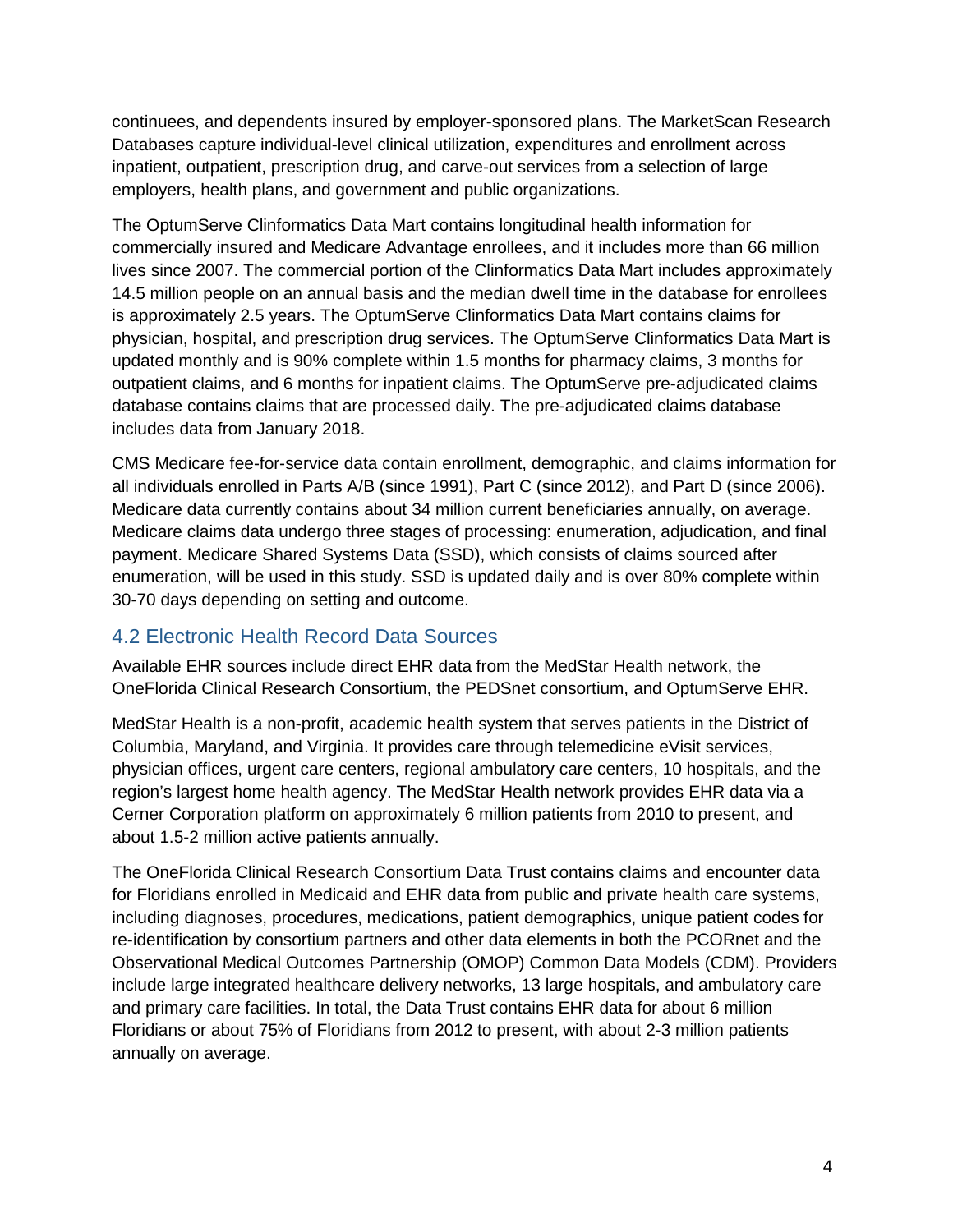PEDSnet is a national network of eight pediatric hospitals and healthcare organizations spanning across 12 states. The consortium's data contains patient-level EHR data from public and private health care systems, including diagnoses, procedures, medications, patient demographics, unique patient codes for re-identification by consortium partners and other data elements in both the PCORnet and OMOP CDMs. In total, the consortium covers over 6 million patients with about 1-2 million patients annually on average.

The OptumServe EHR repository is derived from dozens of large healthcare provider organizations across the United States treating patients with a variety of health insurance coverage. The OptumServe EHR data contains patient demographics, diagnoses, procedures, medications prescribed and administered, immunizations, laboratory results, microbiology results, vital signs, clinical and inpatient stay administrative data and unique patient codes for re-identification by consortium partners and other data elements in the OMOP CDM. In total, the OptumServe EHR covers more than 102 million patients with approximately 30 million patients having an encounter annually.

#### <span id="page-10-0"></span>4.3 Linked Claims-EHR Data Sources

The linked claims-EHRs include approximately 1 million patients annually from the Florida Medicaid claims linked to the respective EHR data in the OneFlorida EHR system.

The OptumServe linked claims-EHR includes a total of approximately 25 million patients from 2007 to 2018, with approximately 2 million active annual enrollees. Optum's integrated claims-EHR database combines the adjudicated claims data with electronic health record data.

### <span id="page-10-1"></span>5. Outcomes

The list of AESIs has been developed based on a comprehensive literature review, consultation with subject matter experts, and examination of lists developed by organizations with a mandate to consider or assess COVID-19 vaccine safety, particularly the vACCine Covid-19 monitoring readinESS (ACCESS) and Safety Platform for Emergency vACcines (SPEAC). These AESIs have not been associated with COVID-19 vaccines based on available pre-licensure evidence.

#### <span id="page-10-2"></span>5.1 Adverse Events of Special Interest

A list of prespecified COVID-19 vaccine AESIs is presented in [Table 2.](#page-11-0) An independent assessment of historical background rates will be conducted for each AESI.

An International Classification of Diseases, Tenth Revision, Clinical Modification (ICD-10-CM) based definition (or *algorithm*) was developed for each AESI listed. Algorithms were developed based on comprehensive literature reviews to identify ICD-10-CM algorithms that had been subject to independent validation. Because validated ICD-10-CM-based algorithms were not available for most AESIs, a validated ICD-9-CM algorithm was converted to ICD-10-CM via forward-backward mapping, using the General Equivalence Mappings for reference<sup>d</sup>. These draft algorithms were then subject to review and refinement by clinical subject matter experts. In

<sup>&</sup>lt;sup>d</sup> Additional information about the General Equivalence Mappings (GEMs) and the methodology for forward and backward mapping can be found at Centers for Medicare & Medicaid Services. [https://www.cms.gov/Medicare/Coding/ICD10/2018-](https://www.cms.gov/Medicare/Coding/ICD10/2018-ICD-10-CM-and-GEMs) [ICD-10-CM-and-GEMs.](https://www.cms.gov/Medicare/Coding/ICD10/2018-ICD-10-CM-and-GEMs)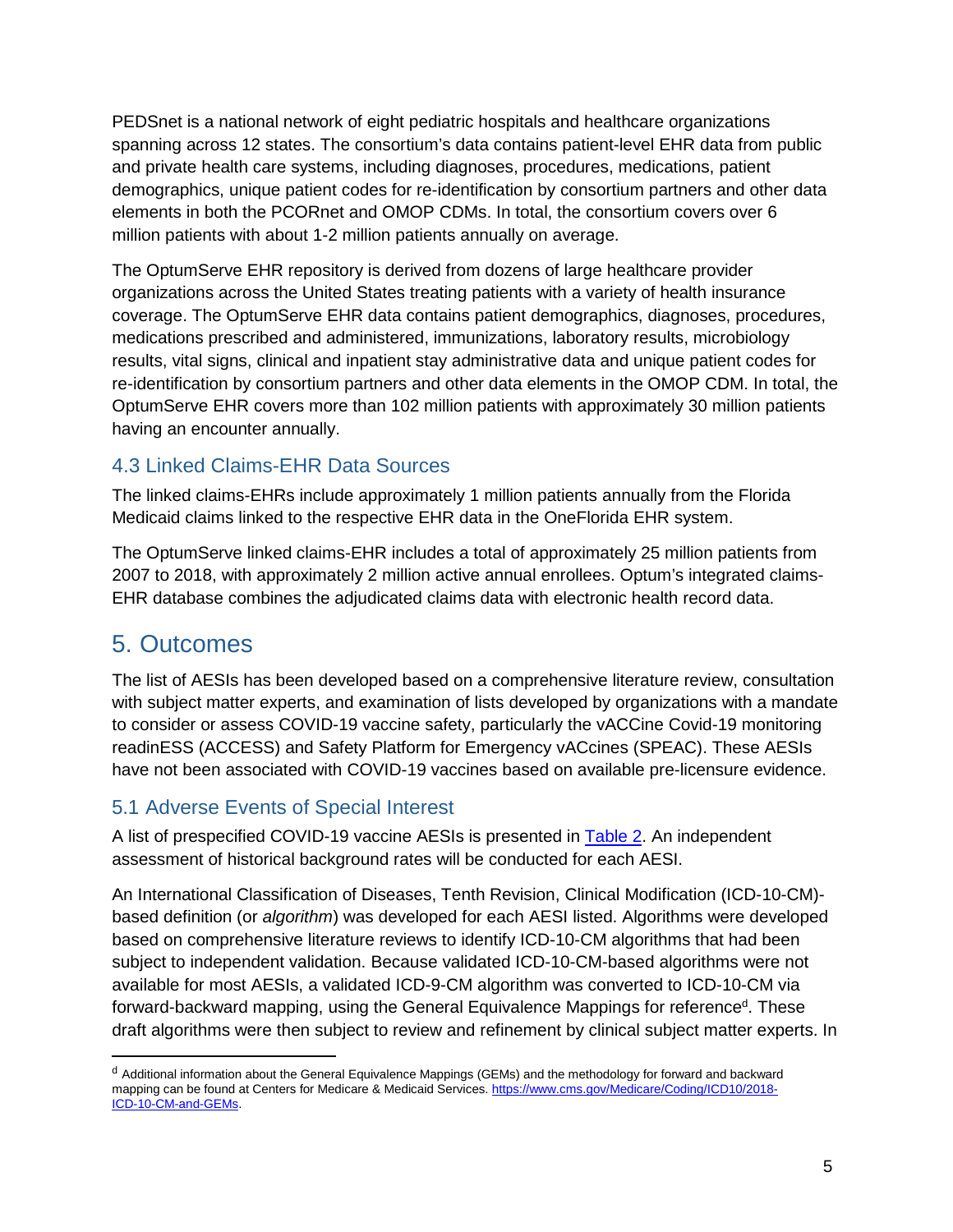each case, a more inclusive, general algorithm was developed first and then tailored for a COVID-19 vaccine-specific application via further consultation with clinicians.

For assessment of AESIs in the clean window (i.e., an interval used to define incident outcomes where an individual enters the study cohort only if an AESI did not occur during that interval), certain EHR databases record entries in the Problem List<sup>e</sup> in the Systematized Nomenclature of Medicine (SNOMED). For these databases, the AESIs in the clean window will be assessed based on SNOMED codes mapped from the ICD-10-CM-based algorithms using the OMOP vocabulary tables, as well as diagnoses recorded during the clean window. For these EHR databases, absence of a diagnosis or an entry in the problem list for an AESI would satisfy the clean window requirements.

Claims from inpatient facilities (IP), outpatient facilities in the emergency department (OP-ED), and all outpatient facilities and individual providers or professionals (OP/PB) will be used to capture AESIs. A more detailed description of these settings is provided in [Appendix, Table A1.](#page-32-1) [Table 2](#page-11-0) specifies the care settings used for identification of diagnosis (diagnosis codes may be on any position on a claim, unless otherwise specified), age group of interest when counting AESIs, and length of clean window to define incident AESIs. This list is subject to change or expansion over time as new knowledge becomes available. A similar approach will be taken for any new AESI algorithms to be developed, with definitions based on comprehensive literature reviews and clinical subject matter expert consultation.

| Age Group of<br><b>Safety AESI</b><br><b>Setting</b><br><b>Interest</b> |                                    |                              | <b>Clean Window**</b> |
|-------------------------------------------------------------------------|------------------------------------|------------------------------|-----------------------|
|                                                                         | <b>General Population Outcomes</b> |                              |                       |
| Guillain-Barré syndrome                                                 | All                                | IP- primary position<br>only | 365 days*             |
| Bell's palsy                                                            | All                                | IP, OP/PB                    | 183 days*             |
| Anaphylaxis                                                             | All                                | IP, OP-ED                    | 30 days               |
| Encephalomyelitis/encephalitis                                          | All                                | IP                           | 183 days*             |
| Narcolepsy                                                              | All                                | IP, OP/PB                    | 365 days*             |
| Appendicitis                                                            | All                                | IP, OP-ED                    | 365 days*             |
| Non-hemorrhagic stroke                                                  | All                                | IP                           | 365 days*             |
| Hemorrhagic stroke                                                      | All                                | IP                           | 365 days*             |
| Acute myocardial infarction                                             | All                                | IP                           | 365 days*             |
| Myocarditis/pericarditis                                                | All                                | IP, OP/PB                    | 365 days*             |
| Deep vein thrombosis                                                    | All                                | IP, OP/PB                    | 365 days*             |
| Pulmonary embolism <sup>#</sup>                                         | All                                | IP, OP/PB                    | 365 days*             |
| Disseminated intravascular<br>coagulation                               | All                                | IP, OP-ED                    | 365 days*             |
| Immune thrombocytopenia                                                 | All                                | IP, OP/PB                    | 365 days*             |
| Transverse myelitis                                                     | All                                | IP, OP-ED                    | 365 days*             |

<span id="page-11-0"></span>**Table 2.** List of Adverse Events of Special Interest (AESIs)

e Problem lists facilitate continuity of patient care by providing a comprehensive and accessible list of patient problems in one place. Problem lists used within health records are a list of illnesses, injuries, and other factors that affect the health of an individual patient, usually identifying the time of occurrence or identification and resolution.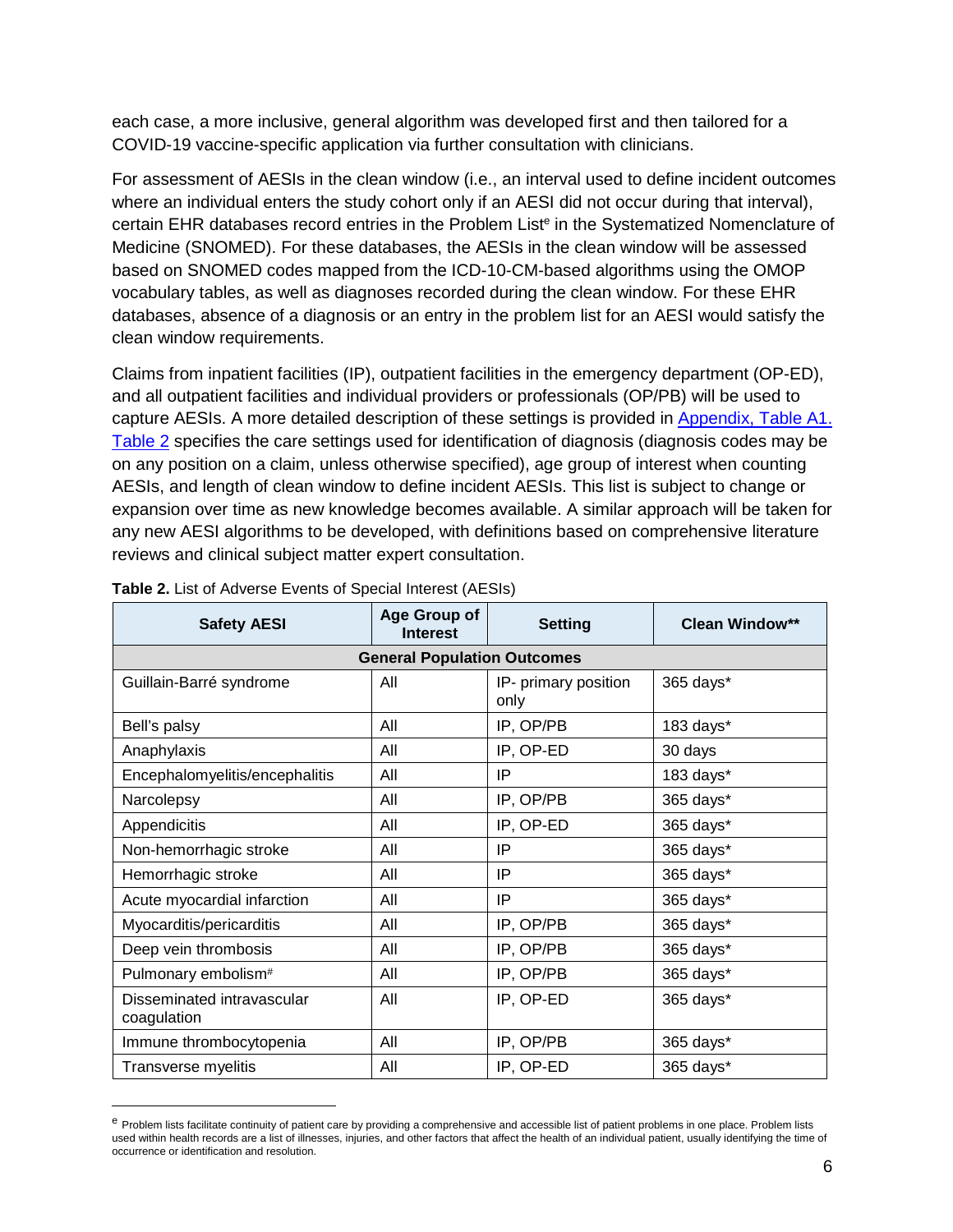| <b>Safety AESI</b>                                       | Age Group of<br><b>Interest</b>     | <b>Setting</b> | <b>Clean Window**</b>                 |
|----------------------------------------------------------|-------------------------------------|----------------|---------------------------------------|
| Multisystem inflammatory<br>syndrome                     | 18 years and<br>older               | IP, OP-ED      | 365 days*                             |
|                                                          | <b>Pediatric Outcomes</b>           |                |                                       |
| Multisystem inflammatory<br>syndrome in children (MIS-C) | $0-17$ years                        | IP, OP-ED      | 365 days*                             |
| Febrile seizures                                         | $6 - 60$ months <sup>2</sup>        | IP, OP/PB      | 42 days                               |
| Kawasaki disease                                         | $1-5$ years                         | IP, OP/PB      | 365 days                              |
|                                                          | <b>Pregnancy and Birth Outcomes</b> |                |                                       |
| Spontaneous abortion <sup>3</sup>                        | Women, 12-<br>55 years              | IP, OP/PB      | Pregnancy spacing<br>requirements are |
| Preterm birth <sup>3</sup>                               | Women, 12-<br>55 years              | IP, OP/PB      | specified by the<br>algorithm.        |
| Stillbirth <sup>3</sup>                                  | Women, 12-<br>55 years              | IP, OP/PB      |                                       |
| Full-term birth $3$                                      | Women, 12-<br>55 years              | IP, OP/PB      |                                       |

Abbreviations: ED, emergency department; AESI, adverse event of special interest; IP, inpatient; N/A, not applicable; Setting Definitions: IP refers to inpatient facility claims. OP-ED refers to a subset of outpatient facility claims occurring in the emergency department. OP/PB refers to all outpatient facility claims, and professional/provider claims except those professional/provider claims with a laboratory place of service. References for these windows could not be found in the literature and are instead based on input from clinicians.

\*\* Clean window is defined as the time period prior to cohort entry, during which no AESI was observed.

# If an individual has both deep vein thrombosis (DVT) and pulmonary embolism (PE) (i.e., the DVT progressed to PE), the case will be deduplicated in the analysis stage and assigned only PE. The PE onset date is determined by the date the PE code is reported in the database.

#### <span id="page-12-0"></span>5.2 COVID-19 Diagnosis

COVID-19 disease cases will be identified by capturing the first COVID-19 diagnosis codes for a patient. Additionally, COVID-19 diagnoses confirmed by reverse transcription polymerase chain reaction (RT-PCR) testing will be identified among patients who had COVID-19 RT-PCR results within +/-7 days of the diagnosis in claims data sources with lab result data (e.g., MarketScan commercial data) or in the EHR data. COVID-19 lab codes will be identified using Logical Observation Identifiers Names and Codes, or LOINC. Cumulative incidence of COVID-19 diagnoses will be assessed in study data sources on a monthly and weekly basis starting in March of 2020 to the end of the study period [\(Section 6\)](#page-13-0) for data that are at least 80% complete. Cumulative weekly and cumulative monthly proportions of COVID-19 cases with a hospitalization between -7 and +14 days before/after the incident diagnosis will also be assessed by data source in 2020.

#### <span id="page-12-1"></span>5.3 Negative Control Events

This study will also assess negative control events [\(Table 3\)](#page-13-1), posited to be unrelated to potential AESIs of COVID-19 vaccination but for which healthcare utilization may or may not change as a result of lockdowns or care-seeking behavior during the pandemic. Urgent negative control events will include colonic diverticulitis. Because this condition requires immediate treatment, healthcare utilization for this outcome is expected to remain stable during the pre-COVID-19 and COVID-19 periods. Non-urgent conditions will include hypertension; screenings for well-child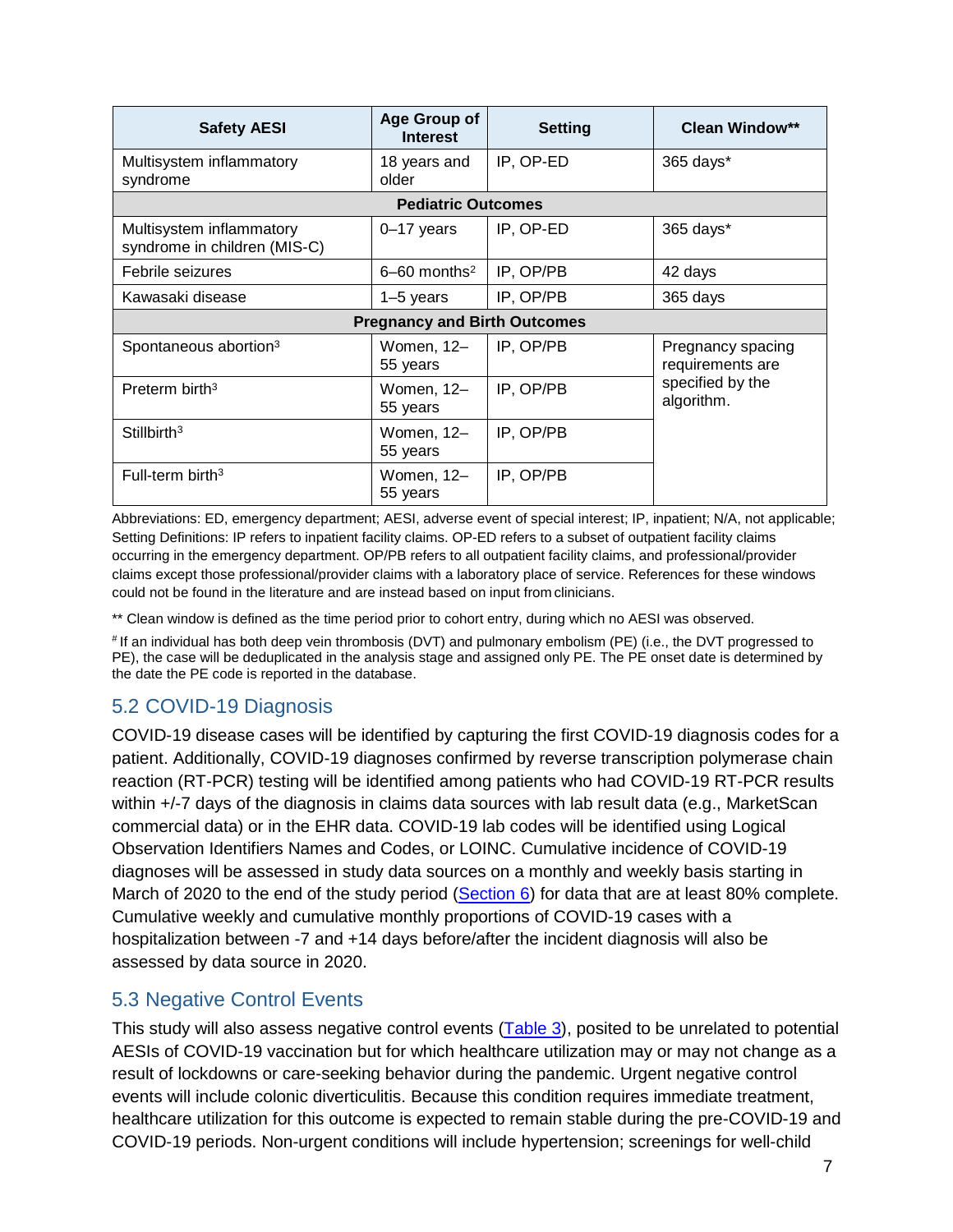visits; and those for breast, cervical, and colon cancer. It is hypothesized that healthcare utilization for these conditions and visits may decrease during the COVID-19 period because of delayed healthcare-seeking behavior.

| <b>Negative Control Event</b>                    | <b>Age Group of</b><br><b>Interest</b> | <b>Setting</b> | <b>Continuous Enrollment or</b><br><b>Clean Window</b> |
|--------------------------------------------------|----------------------------------------|----------------|--------------------------------------------------------|
| Colonic diverticulitis                           | 18 years and older                     | IP, OP/PB      | 365 days*(clean window)                                |
| Hypertension                                     | 18 years and older                     | IP, OP/PB      |                                                        |
| Well-child and well-care<br>visits               | All ages                               | IP, OP/PB      | 365 days**(continuous<br>enrollment)                   |
| Colonoscopies for<br>colorectal cancer screening | 45 years and older                     | IP, OP/PB      |                                                        |
| Mammograms for breast<br>cancer screening        | Women, 40 years and<br>older           | IP, OP/PB      |                                                        |
| Cervical cancer screenings                       | Women, 21 years and<br>older           | IP, OP/PB      |                                                        |

#### <span id="page-13-1"></span>**Table 3.** Negative Control Events

Abbreviations: ED, emergency department; AESI, adverse event of special interest; IP, inpatient; N/A, not applicable; Setting Definitions: IP refers to inpatient facility claims. OP/PB refers to all outpatient facility claims, and professional/provider claims except those professional/provider claims with a laboratory place of service.

\* References for these windows could not be found in the literature and are instead based on input from clinicians. The clean window is meant to increase comparability of these negative control events to the safety AESIs.

\*\* A clean window is not implemented for preventive care visits or screenings to not exclude patients who sought preventive care in the previous year.

### <span id="page-13-0"></span>6. Study Period

The study period will start on January 1, 2017, and end on December 11, 2020, when the FDA issued an emergency use authorization (EUA) for the Pfizer-BioNTech COVID-19 vaccine, the first COVID-19 vaccine available in the US. The study period will be divided into two parts because COVID-19 pandemic has affected healthcare utilization; Reductions in the use of preventive care, elective care and the number of visits to physician offices and hospitals have been associated with the introduction of shelter in place policies.<sup>4</sup>

The pre-COVID-19 period extends from January 1, 2017, through February 29, 2020. The COVID-19/pre-vaccine period begins on March 1, 2020 and ends on December 11, 2020. March 1, 2020 was chosen as the start date of this analysis based on preliminary assessments in the data sources showing COVID-19 diagnoses and RT-PCR testing accrual starting on March 1, 2020.

Assessment of pregnancy and clean periods will use data from 2016, although follow-up for the study cohort will start in 2017.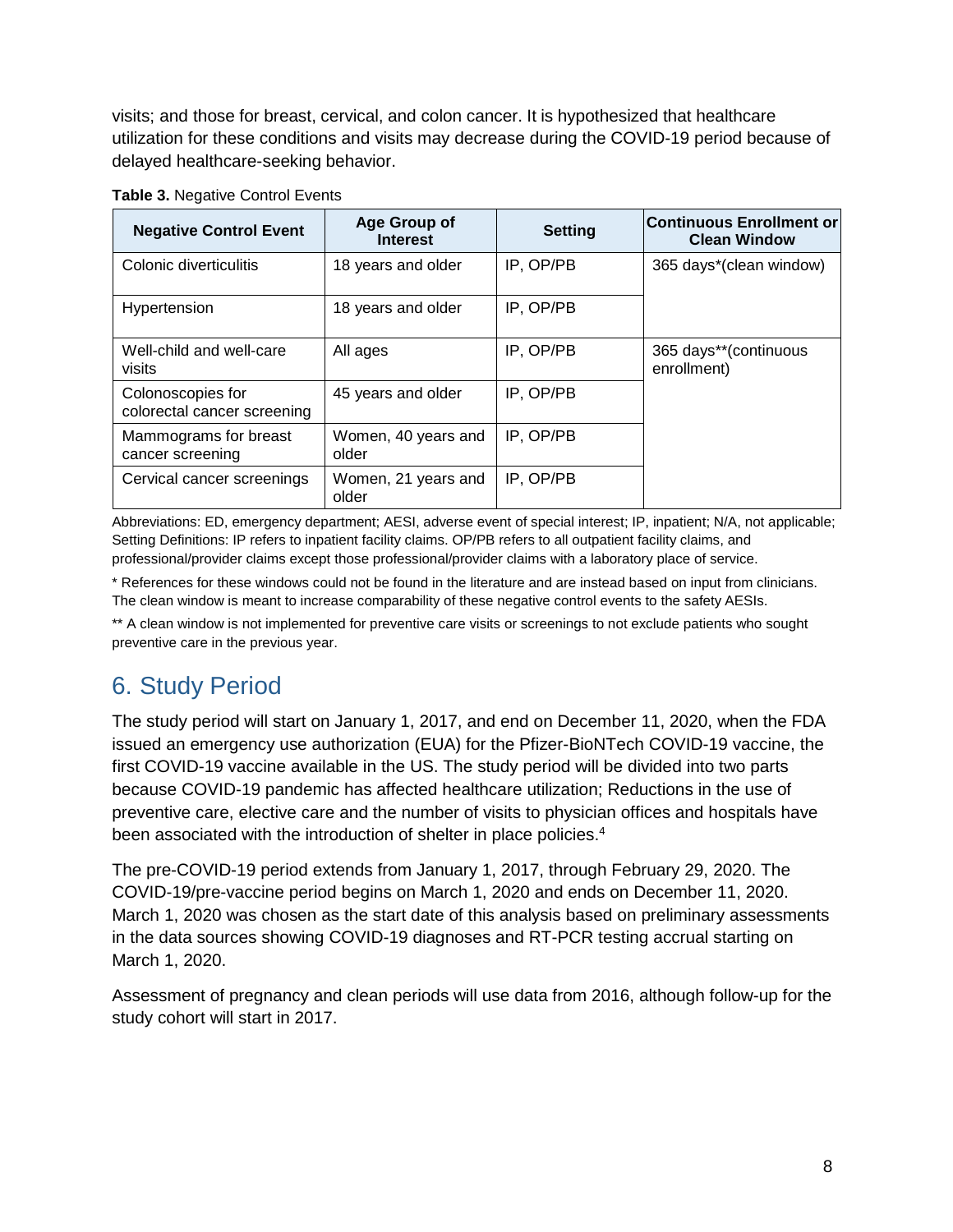### <span id="page-14-0"></span>7. Study Population in Claims Data Sources

#### <span id="page-14-1"></span>7.1 General Population of Interest

Annual cohorts will be identified for calendar years 2017, 2018, 2019, and 2020. In each annual cohort, the study population includes any individual enrolled with medical benefits in one of the data sources for at least 1 day during the calendar year and who met the clean period requirement before cohort entry, as specified below. AESIs will be identified in medical claims. Requiring medical benefits without also requiring pharmacy coverage improves the inclusion of special populations of interest. It is expected that most enrollees with medical benefits also have pharmacy benefits. Hereafter, *enrollment* refers to medical benefit coverage, and *continuous enrollment* allows a coverage gap of up to 31 days.

**Cohort entry:** For each AESI in each calendar year, and those who were not in the database at birth, an individual enters the AESI-year-specific cohort the date they meet the clean period requirement and is still enrolled on the entry date. Cohort entry date is no earlier than January 1 of the given calendar year. The *clean period requirement* is defined as having (1) continuous enrollment for the length of the prespecified clean window (i.e., a baseline period specific to each AESI to establish an incident AESI [see [Table 2\]](#page-11-0)) prior to the cohort entry date and (2) no diagnosis from the care setting(s) (as specified in  $Table 2$ ) for the AESI during the clean period. Individuals may be included in more than one AESI-specific cohort if they meet all the inclusion criteria.

If a birth occurred before January 1 and the infant is continuously enrolled from birth but has not reached the full length of the clean period on January 1, the entry date for the infant is January 1, unless an AESI has occurred during the shortened clean period prior to entry. For those who were born in the year and started enrollment within 31 days of birth, the cohort entry date is the date of birth (this is because no clean period is needed for newborns; AESIs, if any, are all incident cases by definition). For databases with only birth year or partial birth date, infants can enter the cohort at the later date of the start of the enrollment or the start of the analytic calendar year, unless an AESI has occurred prior to the start of the analytic calendar year following the start of the enrollment.

**Cohort re-entry:** If an individual is censored, the individual may re-enter the same annual AESI cohort if another clean period requirement is met during the same calendar year. If an individual is censored at an occurrence of an AESI and remains enrolled, the individual may re-enter the cohort after another clean period elapses without an AESI; if an individual is censored due to disenrollment, a clean period from the re-enrollment date must be met before re-entry. Individuals who re-enter the cohort are treated as separate observations, and multiple occurrences of AESIs among re-entered individuals are assumed to be incident cases.

**Follow-up and censoring:** Individuals in each annual cohort will be followed from each cohort entry date until the earliest date of AESI occurrence (first date of service with the AESI diagnosis in the specified care setting), death (identified by date of death if available in a data source, or the discharge date for death that occurred in a hospital or hospice based on the discharge status), disenrollment, the end of the calendar year, or the date of the latest data that reached approximately 80% completion (applicable to the later months of 2020). Additional inclusion/exclusion criteria for the calculation of incidence rates in claims data are provided in [Section 8.](#page-18-3)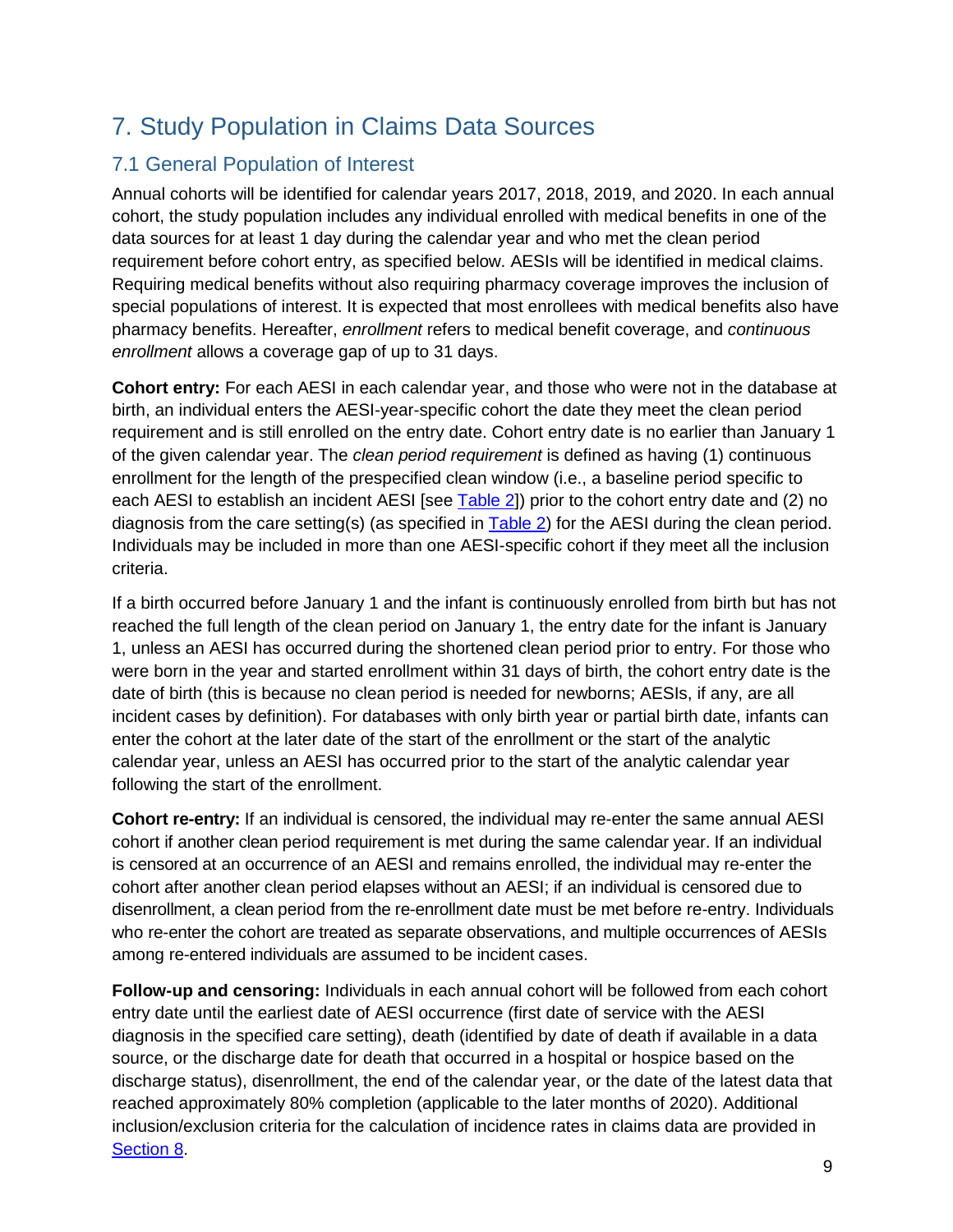<span id="page-15-1"></span>[Figure 1](#page-15-1) presents three examples to illustrate rules for cohort entry/re-entry, follow-up and censoring.

**Figure 1.** General Population Cohort and Follow-up



This figure illustrates three examples of cohort entry and the accumulation of person-time at risk:

**Enrollee1** was enrolled as of January 1, 2017. However, the enrollee had an AESI in 2016, which does not allow a full clean period to incur by January 1, 2017, therefore, this enrollee's cohort entry date is delayed into 2017 until a full clean period with no AESI is met. From the cohort entry date, enrollee 1 remained enrolled and had no censoring events in 2017. This enrollee's person-time at risk accumulated until the end of year 2017.

**Enrollee2** started enrollment during 2017 and entered the 2017 annual cohort after a clean period with no AESI is met. The enrollee subsequently had an AESI and censored at the date of the AESI. The enrollee's person-time at risk accumulated from entry date to the AESI date. This enrollee's AESI will contribute to the numerator for the calculation of the incidence rate of this AESI.

**Enrollee3** was born during 2017 and enrolled at birth. This enrollee enters the 2017 annual cohort at birth and remained enrolled without no censoring events until the end of 2017. This enrollee's person-time at risk accumulates from date of birth to the end of 2017.

\*Annual cohorts will be defined for 2017, 2018, 2019, and 2020.

#### <span id="page-15-0"></span>7.2 Special Populations of Interest

Special populations of interest include the older adult group (i.e., 65+ years at cohort entry), pediatric populations (i.e., <18 years at cohort entry), pregnant women, and individuals who received an influenza vaccination in the prior calendar year. The two latter populations are described in detail in the following subsections.

Patients in Medicare FFS will only be included if they are age 65 or above at the time of vaccination. Private insurance claims databases will be restricted to patients under age 65 to reduce the chance that individuals are double-counted across databases.

For pediatric AESIs that are limited to a population of interest within an age range (e.g., Kawasaki disease among children aged 1-5 years old), an individual must be within the age range on the cohort entry date. Therefore, the cohort entry data is January 1, or the date meeting clean period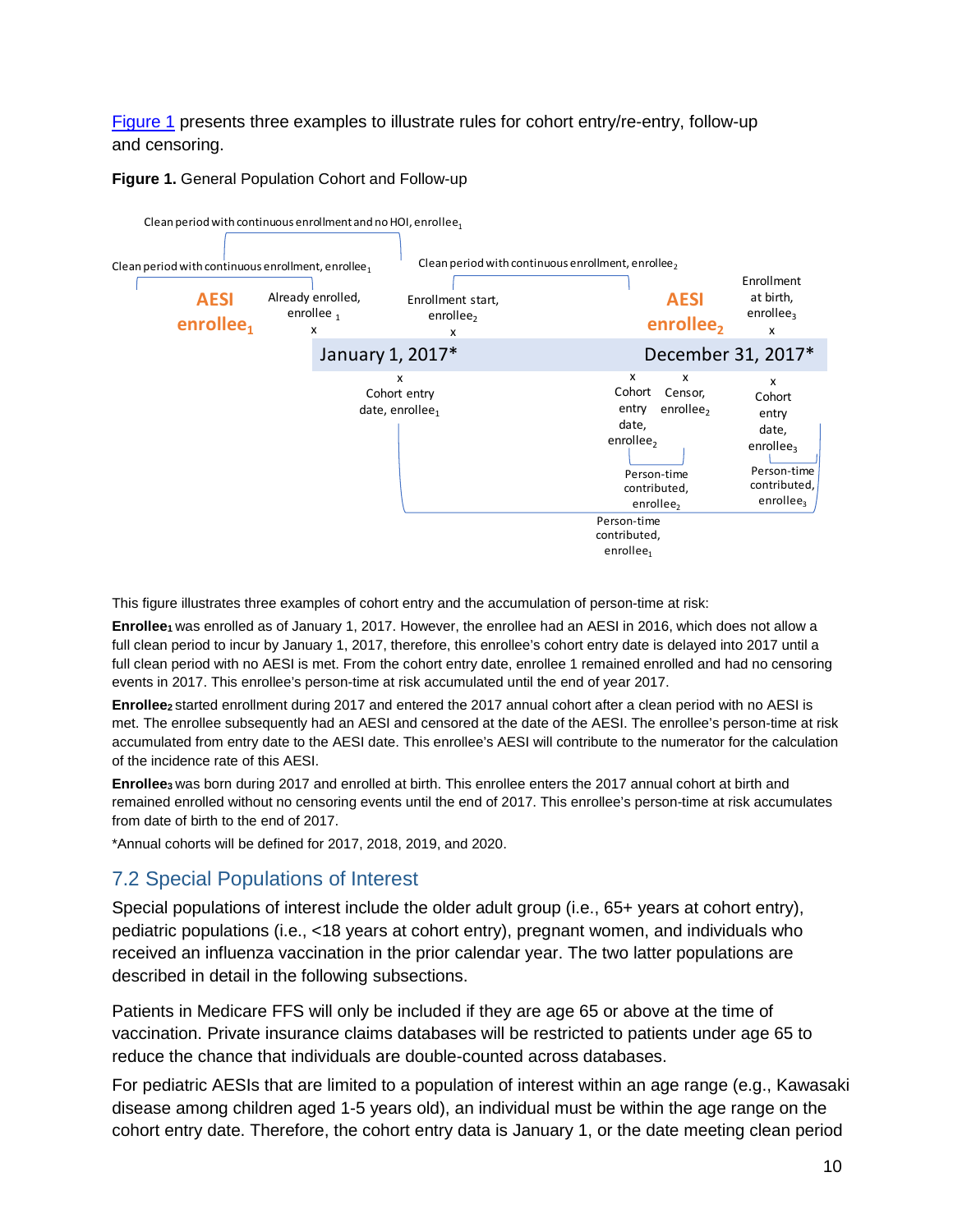requirement, or the date the individual reached the specified age range for an AESI, whichever happens later, in a given calendar year. During follow-up, in addition to other censoring events as specified in **Section 7.1**, an individual will also be censored when the individual reaches beyond the specified age range for an AESI during a calendar year (e.g., an individual will be censored from the Kawasaki cohort when reaching 6 years old).

#### <span id="page-16-0"></span>7.2.1 Pregnant Women

COVID-19 vaccines are not recommended, nor are they contraindicated for pregnant women. It is a decision for women in consultation with her healthcare provider. Incidentally or intentionally pregnant women may be exposed to COVID-19 vaccine(s). Background rates of pregnant outcomes and AESIs among pregnant women will help contextualize potential safety signals.

The CBER BEST Initiative has developed and validated a set of algorithms to identify gestational age and pregnancy outcomes with good to excellent performance among women aged 12–55 years at the time of the outcome.<sup>5</sup> The algorithms identify pregnancies by capturing pregnancy endpoints (full-term live births, preterm live births, spontaneous abortions, and stillbirths) using ICD-10-CM/Procedure Coding System (PCS) and other service codes (Healthcare Common Procedure Coding System codes [HCPCS] and diagnosis-related group [DRG] codes) in women's claims. They then estimate a pregnancy start date and gestational age at the outcome using relevant ICD-10-CM/PCS and HCPCS codes on prenatal and delivery claims. The algorithms group obstetric services into pregnancy episodes based on hierarchical and spacing requirements. Evidence of high clinical accuracy for gestational age (such as the timing of assisted reproductive technology procedures and gestational age determined during first trimester ultrasound) are prioritized when determining the pregnancy start date. The pregnancy outcomes and estimate gestational age will be identified using ICD-10-CM/PCS, HCPCS, and DRGs codes. The time period between the pregnancy start date and outcome date defines a pregnancy episode. A woman may have more than one pregnancy episode during the study period or within each calendar year.

For claims data sources, pregnancy episodes will be constructed based on the algorithm described above using data from 2016 to the end of the study period. Data from 2016 are needed to identify all pregnancies that lasted into 2017.

**Cohort entry for the pregnant subpopulation:** The cohorts will be defined differently, depending on whether the outcome of analysis is a pregnancy outcome (preterm live birth, fullterm live birth, stillbirth, or spontaneous abortion) or the other non-pregnancy-related safety AESIs specified in [Table 2.](#page-11-0)

For pregnancy outcomes, for women who were pregnant on January 1 of a given calendar year, the entry date is January 1. For pregnancy episodes that started during the year, cohort entry date is the start of the pregnancy.

For other safety AESIs, the entry date is the pregnancy start date or when women meet the clean period requirement during pregnancy, whichever is later.

**Cohort re-entry:** A woman may contribute person-time from multiple pregnancies and enter the pregnancy cohort multiple times during the same calendar year. Re-entry is defined similarly as in [Section 7.1.](#page-14-1)

**Follow-up and censoring among the pregnant subpopulation:** For pregnancy outcomes,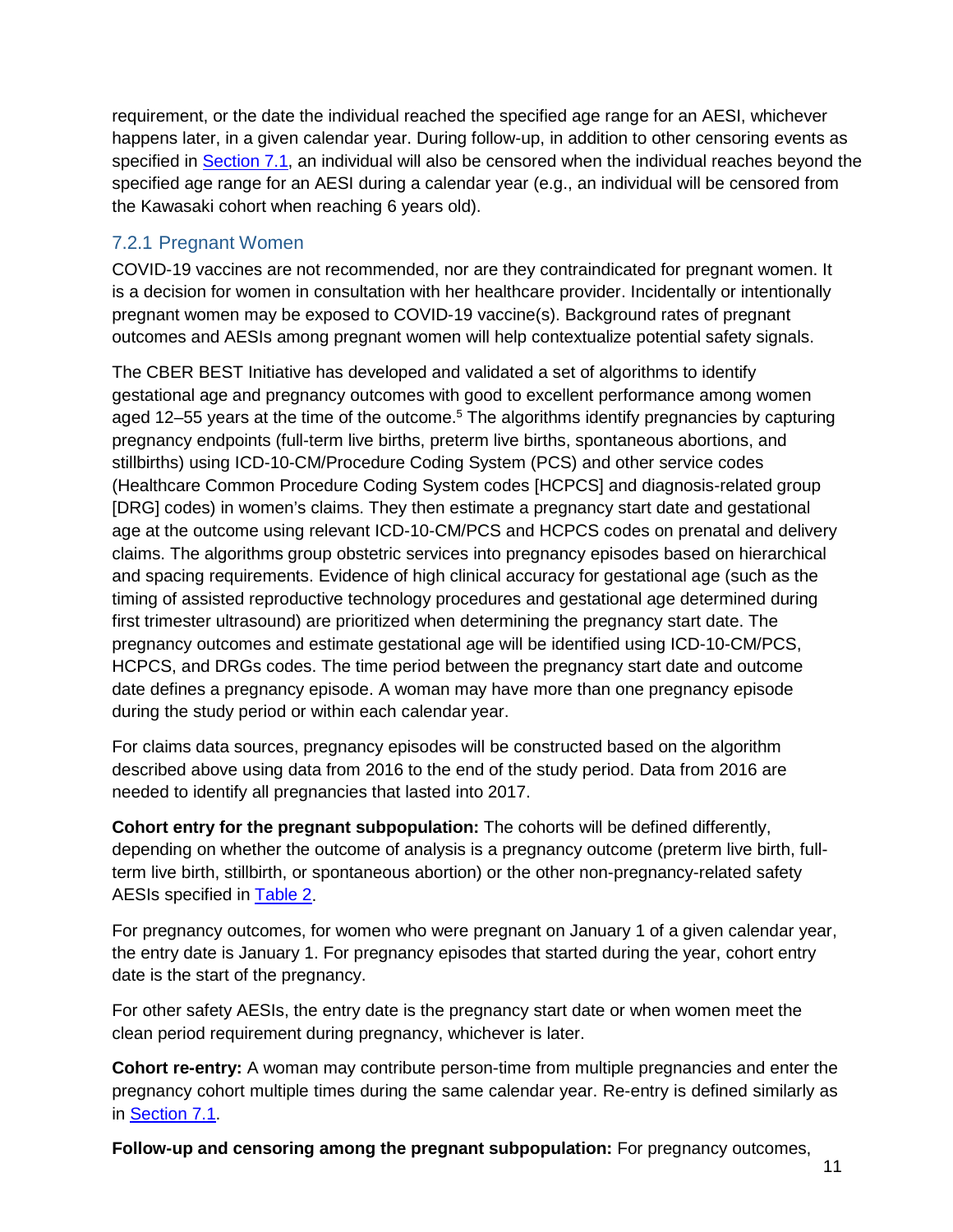pregnant women will be followed from the cohort entry date until the end of the pregnancy or end of the calendar year, whichever comes first. For other safety AESIs, they will be followed from cohort entry date until the date of the AESI, the end of the pregnancy, or the end of the calendar year, whichever occurs first. Women must remain continuously enrolled during the entire pregnancy episode in order to apply the pregnancy algorithms and be included in the analysis, therefore, censoring by death or disenrollment is not needed among the pregnant subpopulation.

#### <span id="page-17-0"></span>7.2.2 Individuals with Recent Influenza Vaccination

This study will also evaluate the background rates of AESIs among a subpopulation with a recent history of a seasonal influenza vaccine. The recent history of flu vaccination may serve as a proxy for health-seeking behavior, vaccination acceptance, and comorbidities. We will evaluate comparability between this population and the population receiving COVID-19 vaccines in the active monitoring protocol. In each annual cohort, we define the subpopulation with a recent history of a flu vaccine as those who had at least one flu vaccine observed during the prior calendar year. An individual is not required to have a certain length of continuous enrollment during the prior calendar year to be selected into the subpopulation, however only for those individuals that have at least one day of enrollment will an influenza vaccine be observed. The cohort entry date, follow-up time, and censoring are defined in the same manner as in the general population [\(Section](#page-14-1) 7.1).

#### <span id="page-17-1"></span>7.3 Populations to Evaluate Negative Control Events

Annual cohorts for the evaluation of negative control events will include all individuals who are enrolled for at least 1 day in the calendar year.

**The cohort entry** requirement is different for negative control events of hypertension and colonic diverticulitis and for those that are preventive care services (well-child and well-care visit, colonoscopy for colorectal cancer screening, mammogram for breast cancer screening, or cervical cancer screening).

For hypertension and colonic diverticulitis, the cohort entry date is the later date of January 1 of a given calendar year or the date an individual meets the clean period requirement, or the date an individual reaching 18 years old.

For preventive care services, the cohort entry date is the later date of January 1 of a given calendar year, the date an individual has 1 year of continuous enrollment, or the date the individual reaching the specified age range (e.g., 45 years old and older for screening colonoscopy). The absence of an event in the period prior to the cohort entry is not required. This is an effort to not exclude patients who sought preventive care in the previous year. For preventive services, some of which of which are recommended annually, an incidence case defined as the first occurrence—is less meaningful in tracking the healthcare utilization pattern changes.

**The re-entry, follow-up time, and censoring** are defined in the same manner as in the general population [\(Section 7.1\)](#page-14-1).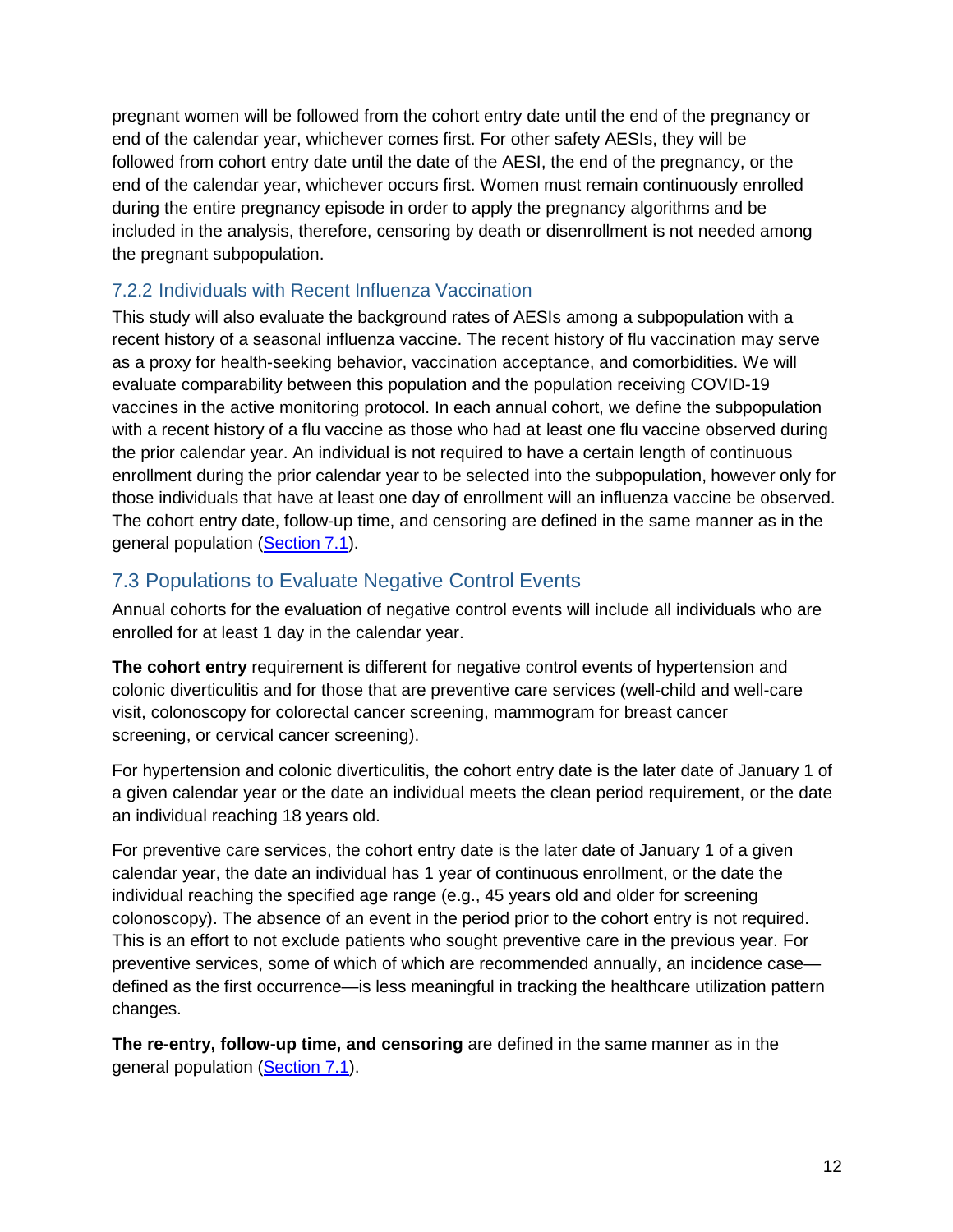#### <span id="page-18-0"></span>7.4 Population to Evaluate COVID-19 Disease Incidence

A population for the evaluation of COVID-19 disease incidence will include all individuals who are enrolled for at least 1 day for the period of March 2020 to the date with at least 80% complete data availability at the time of analysis or the end of the study period, whichever is earlier. March 1, 2020 was chosen as the start date of this analysis based on preliminary assessments in the data sources showing COVID-19 diagnoses and RT-PCR testing accruing starting on March 1, 2020.

**The cohort entry date** is March 1, 2020, or start of enrollment or birth during 2020, whichever happens later. No clean period or continuous enrollment prior to entry will be required for this population.

**Cohort re-entry** is not permitted because it would be difficult to distinguish between ongoing COVID-19 care after the initial diagnosis and reinfection with COVID-19. In addition, there only have been rare reports on reinfections in the same individual for COVID-19 thus far.

**Follow-up and censoring:** Individuals will be followed from entry date until the date of the first COVID-19 diagnosis code, death, disenrollment, date of latest data with at least 80% completeness, or end of the year or study period, whichever happens first.

### <span id="page-18-1"></span>8. Analysis in Claims Data Sources

#### <span id="page-18-2"></span>8.1 Background Rate Estimation in Claims Data Sources

#### <span id="page-18-3"></span>8.1.1 General Population

**Person-time at risk** is defined as the person-time of an individual from the cohort entry (or reentry) date to the date of censoring, as specified in **Section 7**. Person-time at risk is defined the same way in subpopulations [\(Section 8.1.2\)](#page-19-0), populations to evaluate negative control events [\(Section 8.1.3\)](#page-20-0) and populations to estimate COVID-19 incidence [\(Section](#page-20-1) 8.1.4).

**Denominator:** For each AESI, in each annual cohort, person-time at risk will accumulate from the cohort entry date until censoring in the calendar year*.* Censoring will occur at the AESI event, death, disenrollment, the end of the calendar year, or the latest date with data of approximately 80% completeness at the time of analysis, whichever comes first.

For the annual rates, all person-time at risk in a given calendar year will be summed to form the denominator.

For cumulative monthly rates, all person-time at risk during the calendar year that overlaps the time period from January 1 through the month of evaluation will be summed to form the denominator. For example, the denominator for the cumulative monthly rate through June is the total person-time at risk from January 1 to June 30. Person-time will first be calculated in person-days and then scaled to person-years or person-months for annual and cumulative monthly rates, respectively.

**Numerator:** The number of incident cases among individuals contributing person-time to the denominator will be enumerated for a calendar year to form the numerator for the annual rates. The numerator of incident cases from January 1 of a given calendar year through the end of the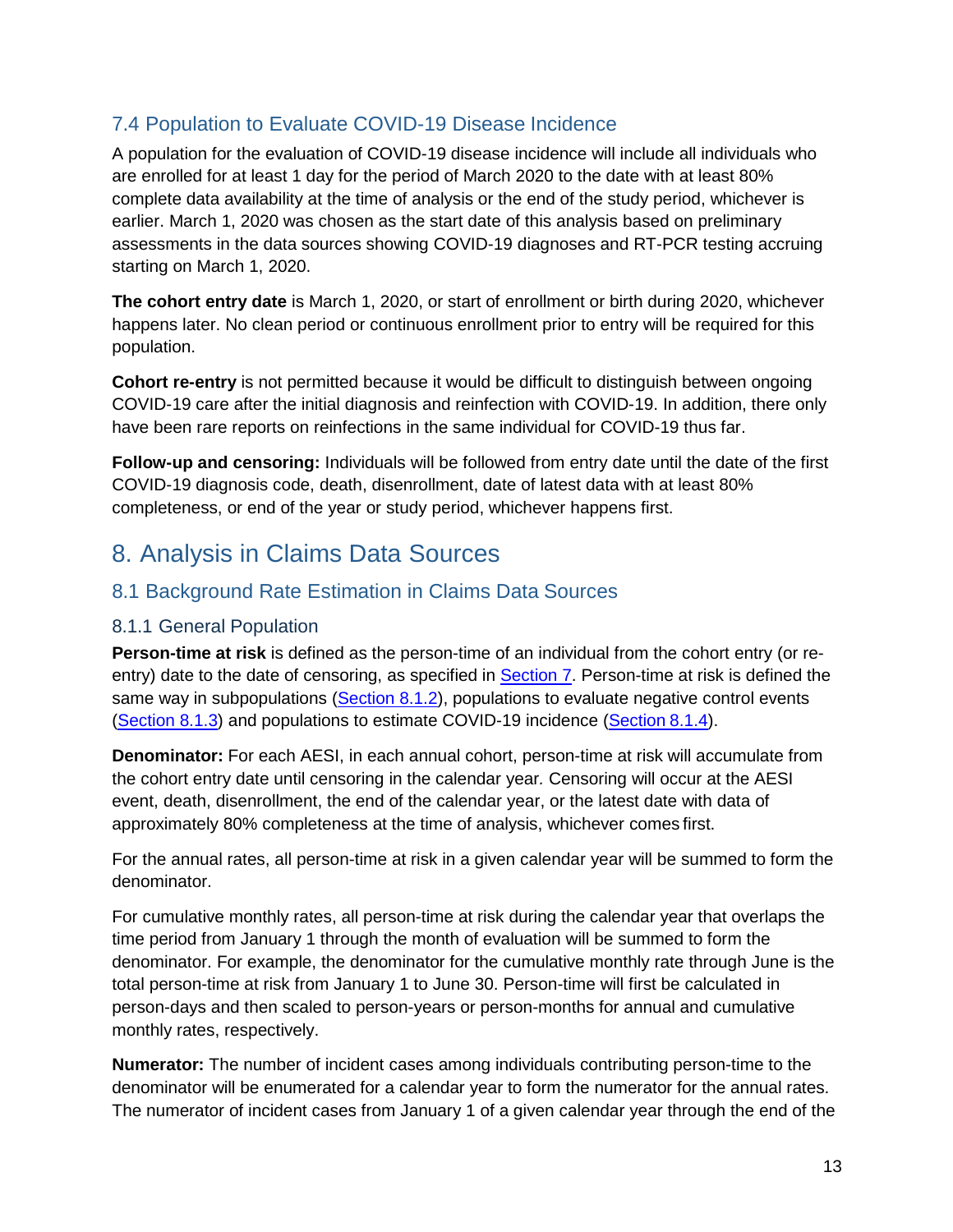month of evaluation among individuals contributing person-time in the same time period will be summarized to form the numerator of the cumulative monthly incidence rates.

**Rate calculation:** The numerators will be divided by the corresponding aggregated person-time denominators by calendar year or cumulative month and expressed as an incidence rate per 100,000 person-years or per 100,000 person-months. The 95% confidence interval of the annual and cumulative monthly rates will be estimated using the exact Poisson confidence limit method.<sup>6</sup>

#### <span id="page-19-0"></span>8.1.2 Special Populations of Interest

#### *8.1.2.1 Pediatric Populations and Older Adults*

The population is classified into the pediatric and older adult subpopulations based on age at the cohort entry (or re-entry) date within each annual cohort. The denominator and numerator for rates estimation will be limited to children younger than 18 years old and adults aged 65 years and older, respectively. Otherwise, the rate calculation is consistent with the methods described above for the general population in [Section 8.1.1.](#page-18-3)

For pediatric AESIs that are limited to a specific age range of interest (as described in [Section](#page-15-0) 7.2), the denominator and the numerator will be limited to the person-time at risk within the age range and incident cases occurring within the age range, respectively.

#### *8.1.2.2 Pregnant Population*

**Denominator:** For pregnancy outcomes, person-time at risk during pregnancy is accumulated starting from cohort entry or re-entry date until date of pregnancy outcome or end of the calendar year, whichever happens first.

For annual rates, person-time during pregnancy in the calendar year will be summed to form the denominator.

For cumulative monthly rates, the denominator will include person-time during pregnancy starting on the cohort entry date for the pregnancy through the end of pregnancy or the end of the month of evaluation, whichever happens first.

For assessment of the AESIs that are not pregnancy related but that occur during pregnancy (nonpregnancy AESIs), person-time at risk accumulation will start from the pregnancy cohort entry date to the date of nonpregnancy AESI, the end of pregnancy, or the end of the calendar year, whichever happens first. As mentioned in prior sections, a woman may enter the cohort multiple times if she has multiple pregnancies. For the annual rates, all person-time at risk during pregnancy during a given calendar year will be summed to form the denominator. For cumulative monthly rates, the denominator will include person-time at risk during pregnancy from cohort entry date through the month of evaluation.

**Numerator:** The number of pregnancy outcomes (preterm live births <37 weeks of gestation, full-term live births 37+ weeks of gestation, spontaneous abortions <20 weeks of gestation, stillbirths 20+ weeks of gestation) and the number of AESIs occurring during pregnancy will be counted annually and cumulatively by month.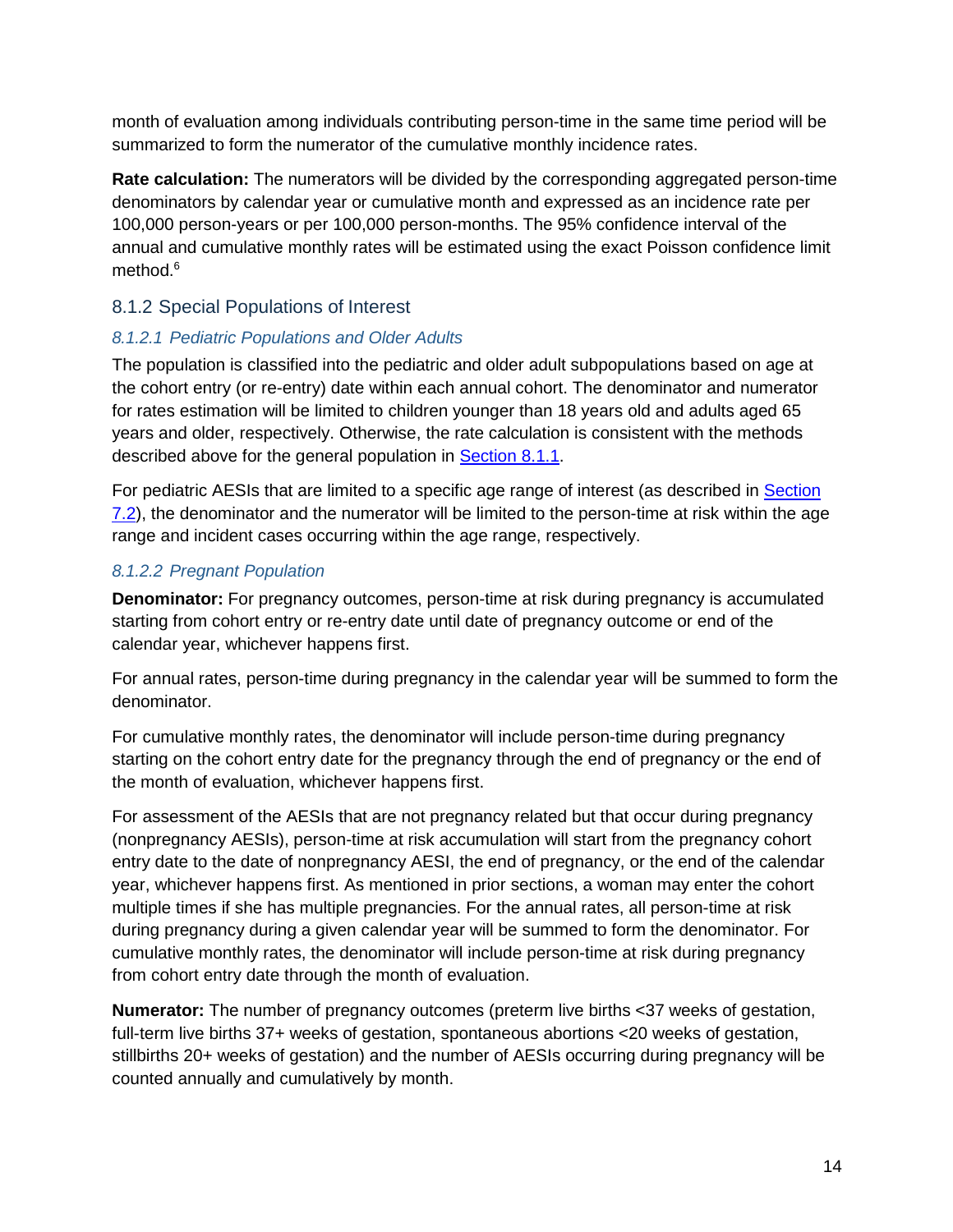**Rate calculation:** The numerator will be divided by the corresponding person-time denominator calculated above. Rates will be expressed as the number of incident cases per 100,000 gestational weeks. The 95% confidence interval of the rates will be estimated as specified in [Section 8.1.1.](#page-18-3)

#### *8.1.2.3 Individuals with Recent Influenza Vaccination*

**Denominator:** For each AESI in each calendar year, a subset of the overall population who had an influenza vaccination in the prior calendar year will be sampled. For annual and cumulative monthly rates, the person-time at risk for the denominator will accumulate from cohort entry (reentry) date until the occurrence of the AESI, or the end of the year/month, whichever happens first.

**Numerator:** The number of incident AESIs will be enumerated in a similar fashion as specified for the general population in [Section 8.1.1,](#page-18-3) and includes incident cases among those who contribute person-time at risk to the denominator.

**Rate calculation:** The numerator will be divided by the corresponding summed person-time at risk (by year and cumulative month) and expressed as an incidence rate per 100,000 personyears or person-months. The 95% confidence interval of the rates will be estimated as specified in [Section 8.1.1.](#page-18-3)

#### <span id="page-20-0"></span>8.1.3 Negative Control Events

The annual and cumulative incidence rates for negative control events will be calculated in the same manner as specified for the general population in [Section 8.1.1](#page-18-3) among the populations eligible for the negative control events analysis.

#### <span id="page-20-1"></span>8.1.4 COVID-19 Disease Incidence

Among the population for the evaluation of COVID-19 diagnosis as specified in [Section 7.4,](#page-18-0) person-time at risk for the denominator will be summed from March 1, 2020, cumulatively by week and by month, until the end of 2020. Incidence rates will be calculated by dividing the number of the incident COVID-19 cases (cumulative weeks and cumulative months) by the corresponding denominators.

In data sources with lab results, for a subset of patients with a COVID-19 incident diagnosis and a COVID-19 RT-PCR test result within +/-7 days of the diagnosis, the proportion of those who had a positive COVID-19 result will be reported, by cumulative week and month.

Among patients with a COVID-19 incident diagnosis, the proportion of the patients who had a hospitalization overlapping the time period of -7 to +14 days of the incident diagnosis will be reported, by cumulative week and month.

#### <span id="page-20-2"></span>8.2. Summary of Stratification and Subgroup Analyses

To fulfill the primary objectives, AESI incidence rates will be estimated by calendar year and data source over the period of 2017 to 2020. Additionally, in 2020, cumulative weekly and cumulative monthly incidence rates of COVID-19 will be estimated by data source.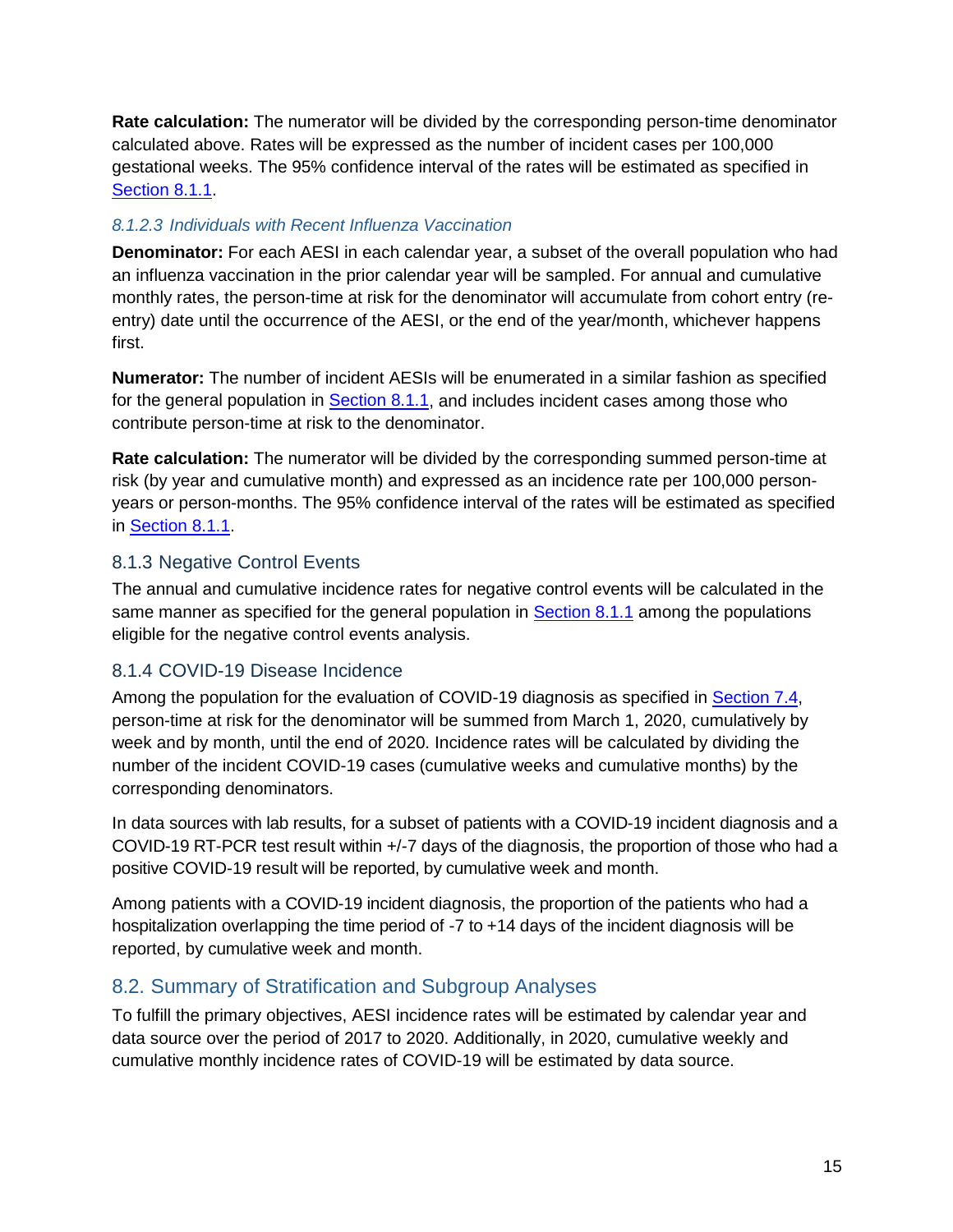In secondary analyses, cumulative monthly incidence rates of the AESIs are estimated within each calendar year of 2017 to 2020. AESI incidence rates are further estimated by stratifying by age, sex, and race (where reliably available) and among special subpopulations, including pregnant women, older adults, pediatric populations, and individuals with a recent history of influenza vaccination.

AESI incidence is likely to differ by population characteristic of the study population. Therefore, background rates will be estimated within strata defined by the following demographic characteristics:

- Calendar year or month (or week for incident COVID-19 cases)
- Age group
	- $\circ$  Pediatric populations: 0–5 months, 6–23 months, 24 months–4 years, 5–11, 12–15, and 16–17 years for data sources with birth date; 0–1 year, 24 months–4 years, 5–11, 12–15, and 16–17 years for data sources with birth year and/or partial birth date
	- o Adults: 18–25, 26–35, 36–45, 46–55, and 56–64 years
	- $\circ$  Older adults: 65–74, 75–84, and 85+ years
- Sex
- Race/ethnicity (where reliably available)

Additional finer stratifications (i.e., age\*sex and age\*sex\*race/ethnicity) will be conducted as part of background rate estimation. The results will not only inform knowledge of rates pre-COVID-19 vaccines but also how they vary across populations.

Planned stratified analyses in the general population and subpopulations are summarized in [Table 4.](#page-21-0) Subpopulations are subsets of the general population based on age groups, pregnancy outcomes, or exposure to an influenza vaccine in the past year. Details of the study populations are described in [Section 7.](#page-14-1)

<span id="page-21-0"></span>**Table 4.** Planned Stratified Analyses in the General Population and Subpopulations for the Outcomes of Interest in Claims Data Sources

| <b>Populations</b>    | <b>Safety AESIs</b>                                                                                                                                                                                                  | <b>Negative Control</b><br><b>Events</b>                                                                                                                                                       | Pregnancy<br><b>Outcomes</b> | COVID-19                                                                                                                                        |
|-----------------------|----------------------------------------------------------------------------------------------------------------------------------------------------------------------------------------------------------------------|------------------------------------------------------------------------------------------------------------------------------------------------------------------------------------------------|------------------------------|-------------------------------------------------------------------------------------------------------------------------------------------------|
| General<br>population | Stratification: by data<br>source, and by                                                                                                                                                                            | Stratification: by data<br>source, and by                                                                                                                                                      | N/A                          | Stratification: by<br>data source                                                                                                               |
|                       | age*sex*data source<br>or<br>age*sex*race/ethnicity<br>(where reliably<br>available)                                                                                                                                 | age*sex*data source<br>or<br>age*sex*race/ethnicity<br>(where reliably<br>available)                                                                                                           |                              | Time period:<br>cumulative weekly<br>(where reliably)<br>available) and<br>cumulative monthly                                                   |
|                       | Time period:<br>cumulative monthly<br>and annual incidence<br>rates from 2017–last<br>data available until<br>December 11, 2020;<br>for the 2020 cohort<br>pre-COVID-19 period<br>(January and<br>February 2020) vs. | Time period:<br>cumulative monthly<br>and annual incidence<br>rates from 2017-last<br>data available until<br>December 11, 2020;<br>for the 2020 cohort<br>pre-COVID-19 period<br>(January and |                              | incidence rates<br>from March 1,<br>2020-last data<br>available until<br>December 11,<br>2020<br>Data sources: BHI,<br>Medicare,<br>MarketScan, |
|                       | COVID-19 period                                                                                                                                                                                                      |                                                                                                                                                                                                |                              | Optum                                                                                                                                           |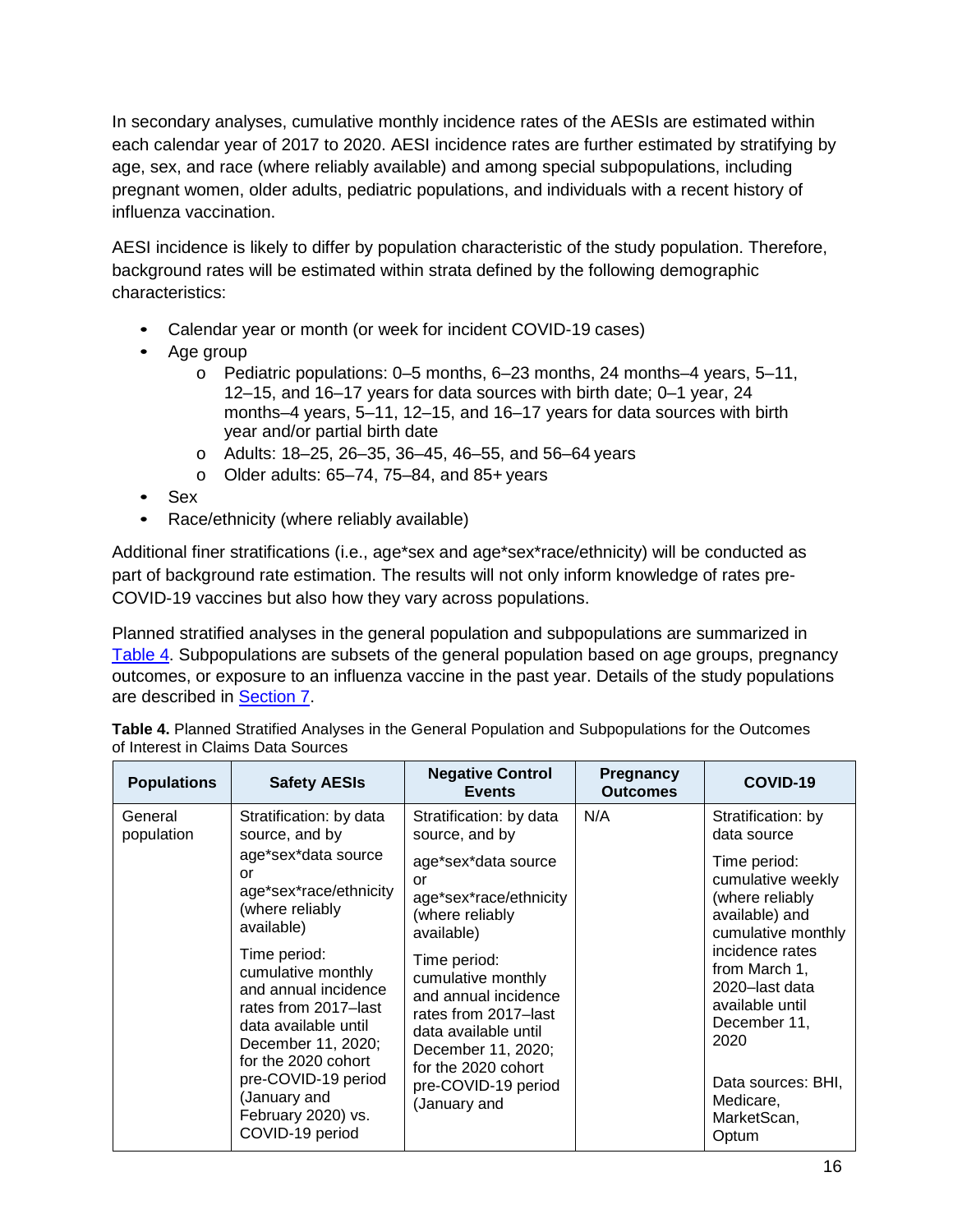| <b>Populations</b> | <b>Safety AESIs</b>                                                                                                             | <b>Negative Control</b><br><b>Events</b>                                                      | Pregnancy<br><b>Outcomes</b>                                                             | COVID-19                                                                                                                    |
|--------------------|---------------------------------------------------------------------------------------------------------------------------------|-----------------------------------------------------------------------------------------------|------------------------------------------------------------------------------------------|-----------------------------------------------------------------------------------------------------------------------------|
|                    | Data sources: BHI,<br>Medicare,<br>MarketScan, Optum                                                                            | February 2020) vs.<br>COVID-19 period<br>Data sources: BHI,<br>Medicare,<br>MarketScan, Optum |                                                                                          |                                                                                                                             |
| Pediatric          | Stratification: by data<br>source                                                                                               | N/A                                                                                           | N/A                                                                                      | Stratification: by<br>data source                                                                                           |
|                    | Time period:<br>cumulative monthly<br>and annual incidence<br>rates from 2017-last<br>data available until<br>December 11, 2020 |                                                                                               |                                                                                          | Time period:<br>cumulative monthly<br>incidence rates<br>from March 1,<br>2020-last data<br>available until<br>December 11, |
|                    | Data sources: BHI,<br>MarketScan, Optum                                                                                         |                                                                                               |                                                                                          | 2020                                                                                                                        |
|                    |                                                                                                                                 |                                                                                               |                                                                                          | Data sources: BHI,<br>MarketScan,<br>Optum                                                                                  |
| Older adults       | Stratification: by data<br>source                                                                                               | N/A                                                                                           | N/A                                                                                      | Stratification: by<br>data source                                                                                           |
|                    | Time period:<br>cumulative monthly<br>and annual incidence<br>rates from 2017-last<br>data available until<br>December 11, 2020 |                                                                                               |                                                                                          | Time period:<br>cumulative weekly<br>(Medicare only)<br>and cumulative<br>monthly incidence<br>rates from March             |
|                    | Data sources:<br>Medicare                                                                                                       |                                                                                               |                                                                                          | 2020-last data<br>available until<br>December 11,<br>2020                                                                   |
|                    |                                                                                                                                 |                                                                                               |                                                                                          | Data sources:<br>Medicare                                                                                                   |
| Pregnant<br>women  | Stratification: by data<br>source                                                                                               | N/A                                                                                           | Stratification: by<br>data source                                                        | Stratification: by<br>data source                                                                                           |
|                    | Time period:<br>cumulative monthly<br>and annual incidence<br>rates from 2017-last<br>data available until<br>December 11, 2020 |                                                                                               | Time period:<br>cumulative<br>monthly and<br>annual<br>incidence rates<br>from 2017-last | Time period:<br>cumulative monthly<br>incidence rates<br>from March 2020-<br>last data available<br>until December 11,      |
|                    | Data sources: BHI,<br>MarketScan, Optum                                                                                         |                                                                                               | data available<br>until December<br>11, 2020                                             | 2020<br>Data sources: BHI,                                                                                                  |
|                    |                                                                                                                                 |                                                                                               | Data sources:<br>BHI,<br>MarketScan,<br>Optum                                            | MarketScan,<br>Optum                                                                                                        |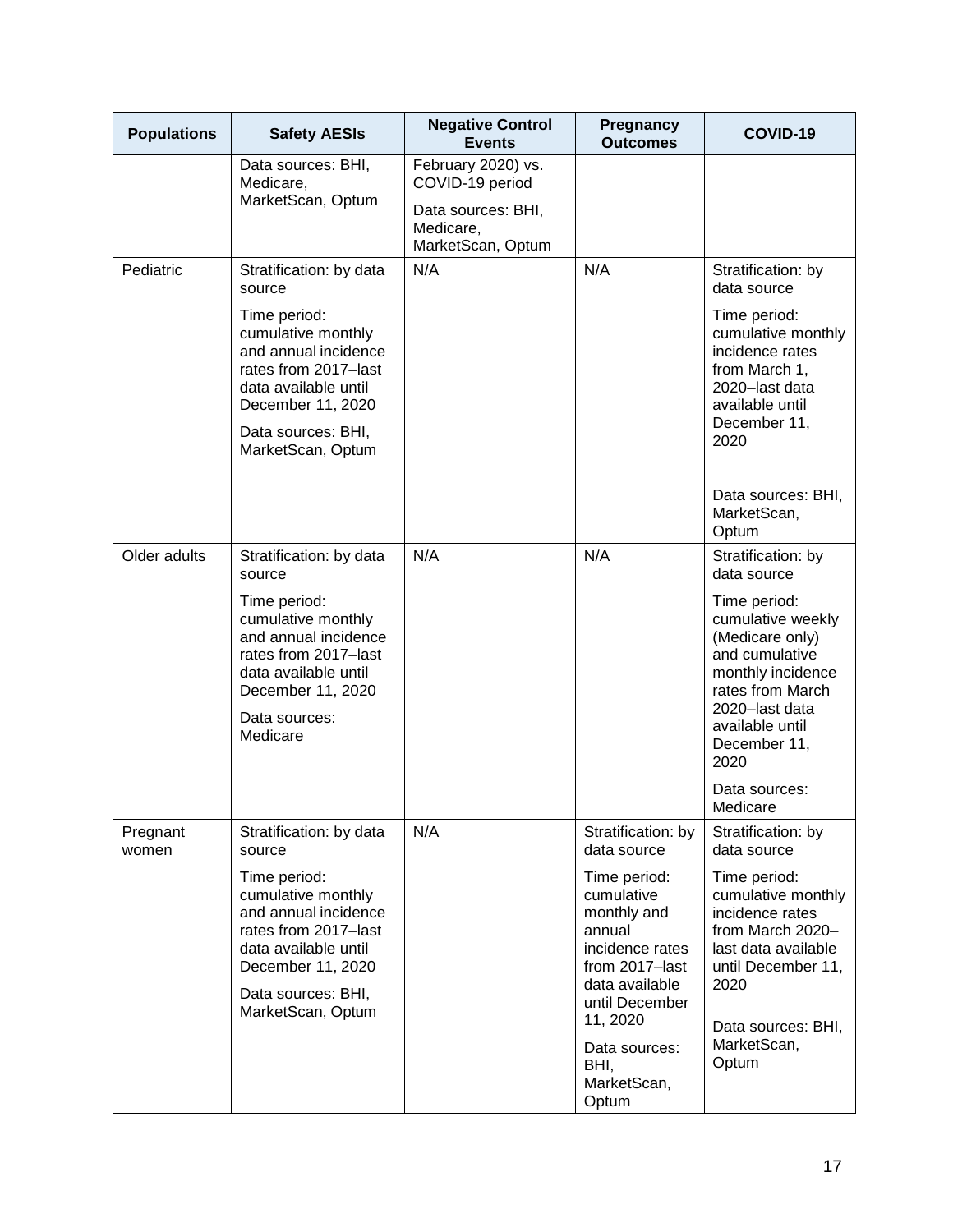| <b>Populations</b>       | <b>Safety AESIs</b>                                                                                                             | <b>Negative Control</b><br><b>Events</b> | <b>Pregnancy</b><br><b>Outcomes</b> | COVID-19 |
|--------------------------|---------------------------------------------------------------------------------------------------------------------------------|------------------------------------------|-------------------------------------|----------|
| Influenza-<br>vaccinated | Stratification: by data<br>source, and by                                                                                       | N/A                                      | N/A                                 | N/A      |
| population               | age*sex*data source<br>or<br>age*sex*race/ethnicity<br>(where reliably<br>available)                                            |                                          |                                     |          |
|                          | Time period:<br>cumulative monthly<br>and annual incidence<br>rates from 2017–last<br>data available until<br>December 11, 2020 |                                          |                                     |          |
|                          | Data sources: BHI,<br>Medicare,<br>MarketScan, Optum                                                                            |                                          |                                     |          |

Abbreviations: BHI, Blue Health Intelligence; AESI, adverse event of special interest; N/A, not applicable.

### <span id="page-23-0"></span>9. Study Population in EHR Sources

#### <span id="page-23-1"></span>9.1 General Population of Interest

Similar to claims data sources, annual cohorts will be identified by calendar year within the study period, in 2017 (where available), 2018, 2019, and 2020.

Unlike claims data sources, nonintegrated EHR data sources lack the concept of claims-based enrollment to estimate person-time. Instead, the patient population in EHR networks comprise those that interact with the healthcare providers that feed their data to EHR systems. For this study, eligible individuals are defined as care-seekers that had at least one encounter in any of the EHR data sources in a given period. Incidence proportions instead of person-time incidence rates will be calculated.

Each annual cohort will include any individual who had at least one health encounter in a given data source during the calendar year and met the clean period requirement before the cohort entry, as specified below. The *EHR-specific clean period requirement* is defined as having no observed AESI during the length of the clean period prior to January 1, either based on diagnosis recorded on encounters during the clean period or on the problem list with onset dates within the clean period. This is in an effort to capture incident cases for all care-seeking patients in each analysis year, regardless of their care-seeking behavior in the prior calendar year. Some EHR sources, such as MedStar, include a large network of urgent care providers. Patients having an encounter and, therefore selected for a given calendar year, are not expected to also have an encounter in the same network in the prior year. The use of the problem list will increase the number of patients included for analysis, even though we note the potential inaccuracy of the problem list.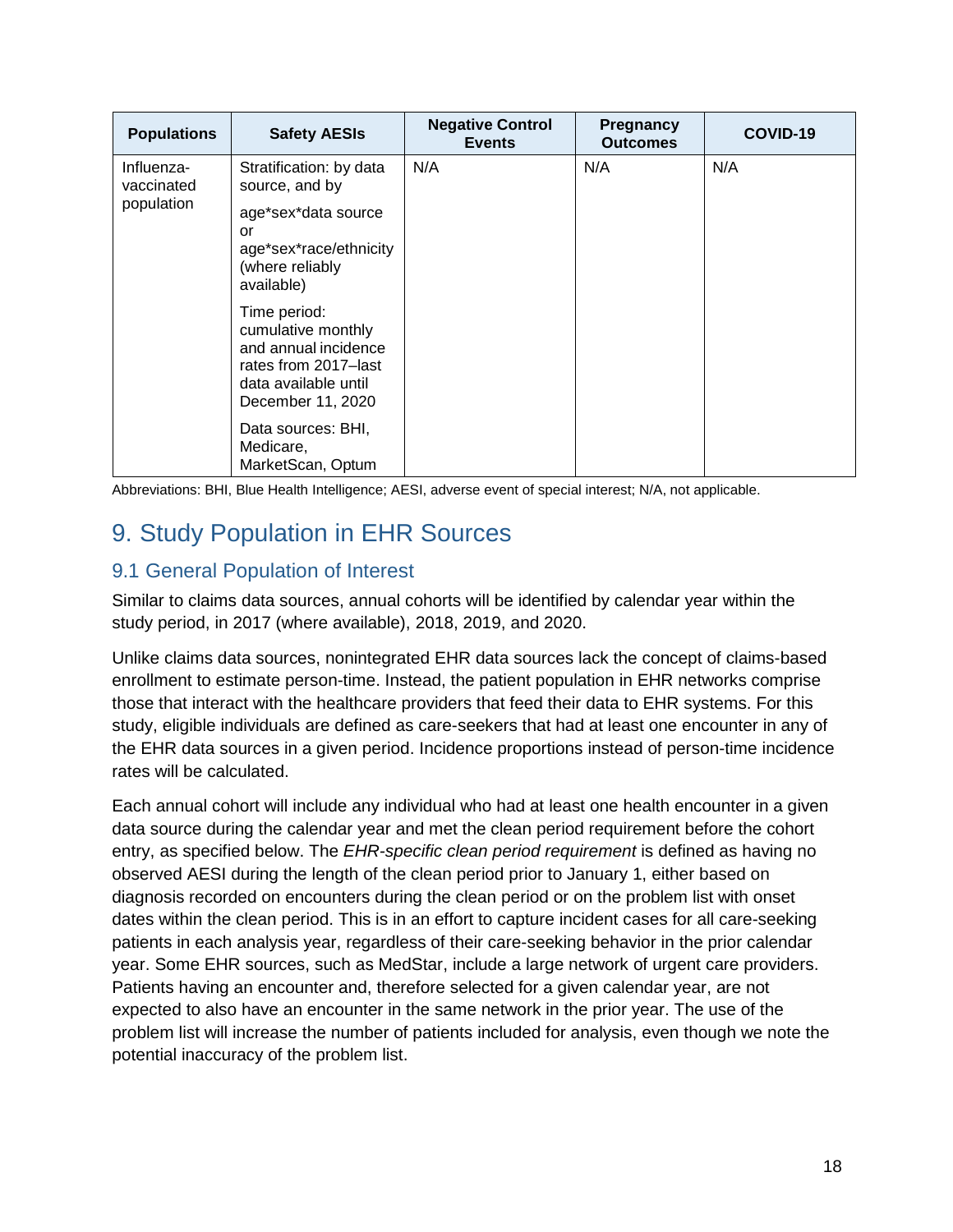#### <span id="page-24-0"></span>9.2 Special Populations of Interest

Special populations of interest include older age groups (i.e., 65+ years on January 1 of each calendar year), pediatric populations (i.e., <18 years on January 1 of each calendar year), pregnant women, and individuals who received the influenza vaccination in the prior calendar year. The two latter populations are described in subsequent sections.

For pediatric AESIs that are limited to a population of interest within an age range (e.g., Kawasaki disease among 1-5 years old), an individual must be within the age range for at least 1 day during a calendar year to be included in a given annual cohort, in addition to meeting the EHR-specific clean period requirement.

#### <span id="page-24-1"></span>9.2.1 Pregnant Women

Given the challenges of observability of health care encounters outside of the network, there are no reported algorithms to construct pregnancy episodes in nonintegrated EHR data systems. For assessment of pregnancy outcomes in each calendar year, the pregnant women include those who are aged 12–55 years on January 1 of the calendar year and have any of the pregnancy outcome codes any time during the calendar year. In the same manner specified in the algorithms<sup>3</sup> described in [Section 7.2.1,](#page-16-0) clinical codes indicating pregnancy endpoints including live birth, spontaneous abortion, elective abortion, stillbirth, ectopic, trophoblastic pregnancy and unknown pregnancy outcome will be identified. A set of hierarchical and spacing rules as described in the algorithms<sup>3</sup> will be applied to distinguish outcomes codes from the same pregnancy vs separate pregnancies and to place different outcomes of the same woman on the timeline. No further construction of pregnancy episodes will be conducted, because it requires longitudinal observability during the gestational period. Live births will be classified into preterm and full-term live births based on clinical codes indicating gestational age during the same encounter of the outcome (preterm live births <37 weeks of gestation, full-term live births 37+ weeks of gestation). If no gestational age information is available for a live birth, the pregnancy outcome will remain as a live birth. The unit of analysis is pregnancy, defined by each pregnant outcome in a calendar year. A woman with multiple pregnancy outcomes will be included multiple times for a given year. Nonpregnancy safety AESIs during pregnancy will not be assessed because pregnancy episodes cannot be constructed using EHR data.

#### <span id="page-24-2"></span>9.2.3 Individuals with Recent Influenza Vaccination

The subpopulation with a recent history of influenza vaccination includes the subset of the general population, for each AESI, that had an observed influenza vaccination in the prior calendar year based on the presence of influenza vaccination codes.

#### <span id="page-24-3"></span>9.3 Population to Evaluate Negative Control Events

Cohort inclusion criteria are different for negative control events of hypertension and colonic diverticulitis and for those that are preventive care services (well-child and well-care visit, colonoscopy for colorectal cancer screening, mammogram for breast cancer screening, or cervical cancer screening).

For hypertension and colonic diverticulitis, the annual cohort includes those who had at least one encounter during the calendar year, met the EHR-specific clean period requirement and were over 18 years old for at least 1 day during the calendar year.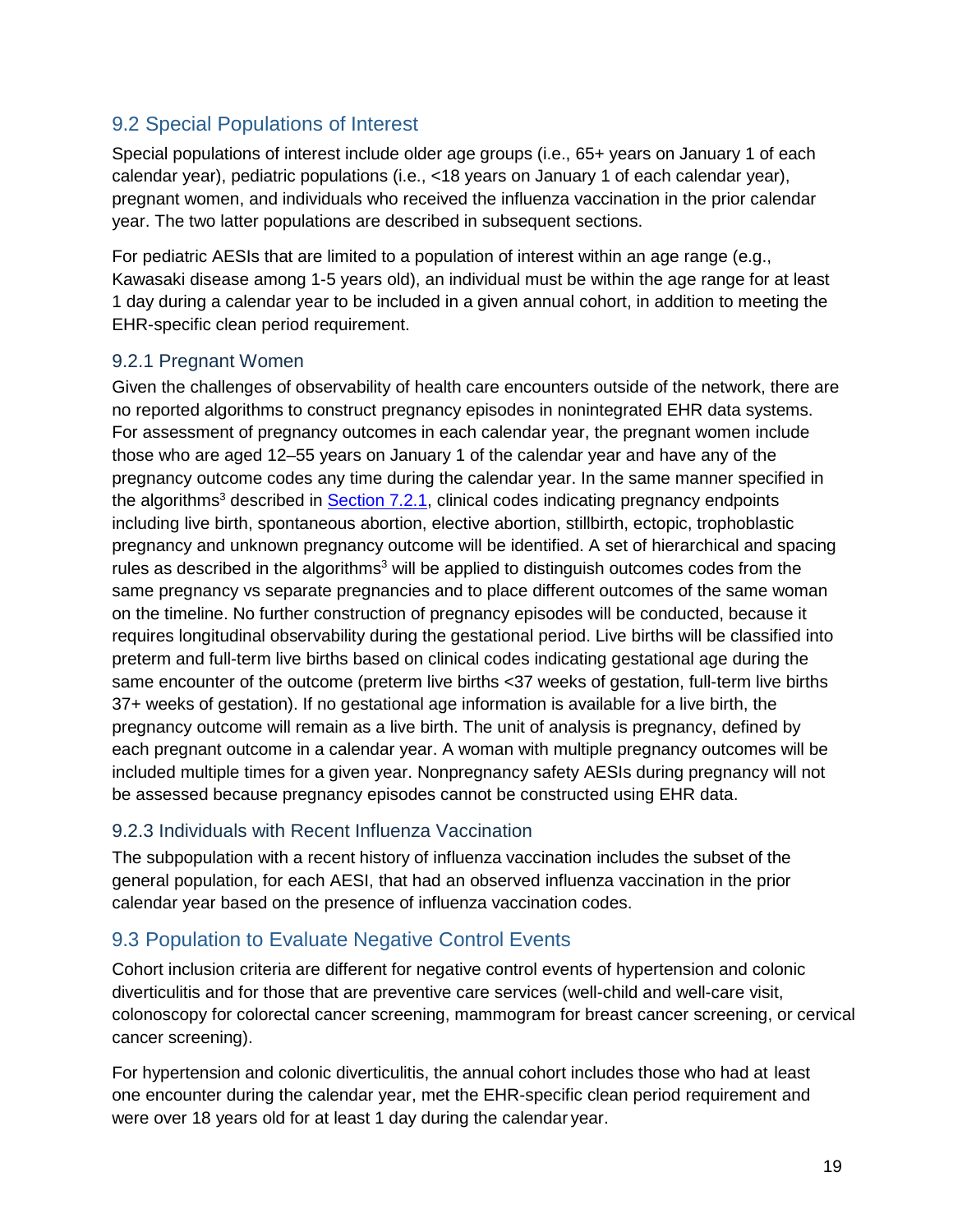For preventive care services, the annual cohort includes those who had at least one encounter during the calendar year and were within the specified age range for the preventive care service for at least 1 day during the calendar year.

#### <span id="page-25-0"></span>9.4 Population to Evaluate COVID-19 Disease Incidence

The population to evaluate COVID-19 incidence proportion includes individuals who had at least one health encounter between March 1, 2020, and December 11, 2020. No clean period will be required for this population because incidence of COVID-19 will likely not have been observed before this period.

### <span id="page-25-1"></span>10. Analysis in EHR Data Sources

#### <span id="page-25-2"></span>10.1 Background Incidence Proportion Estimation in EHR Data Sources

#### <span id="page-25-3"></span>10.1.1 General Population

**Denominator:** Individuals who meet the EHR-specific clean period requirement as specified in [Section 9](#page-23-0) in each calendar year will remain in the annual cohort for the calendar year. Individuals will not be censored or excluded at the occurrence of an AESI. The denominator for the annual proportion estimate is the count of eligible individuals in the annual cohort. The denominator is the count of individuals who had at least one encounter between January 1 and the month of evaluation. For example, the denominator for the June proportion is the number of individuals who had at least one encounter between January 1 through June 30.

**Numerator:** The number of incident cases among individuals in the denominator will be enumerated for a calendar year to form the numerator for the annual incidence proportion. The number of incident cases from January 1 of the year through the end of the month evaluation among individuals in the same time period will be summarized to form the numerator of the cumulative monthly proportions.

**Incidence proportion calculation:** The numerators will be divided by the corresponding denominators (by year and cumulative month) and expressed as an incidence proportion per 100,000 individuals. The 95% confidence interval of the annual and cumulative monthly proportions will be calculated using the Agresti-Coull approximate binomial interval that improves on the normal approximation by achieving the nominal coverage probability<sup>7,8</sup>.

**Sensitivity analysis:** As some patients may only have one health care encounter due to the outcome of interest in a given period, the denominator will be restricted to patients who had at least one encounter due to reasons other than the outcome of interest in a given period to define the population at risk. The numerator will enumerate the number of incident cases among individuals in the denominator in the same period. The incidence proportion will be calculated in the same fashion above.

#### <span id="page-25-4"></span>10.1.2 Special Populations of Interest

#### *10.1.2.1 Pediatric Populations and Older Adults*

The annual and cumulative monthly incidence proportion calculations among the pediatric and older adult populations are consistent with the methods described above for the general population in [Section 10.1.1.](#page-25-3)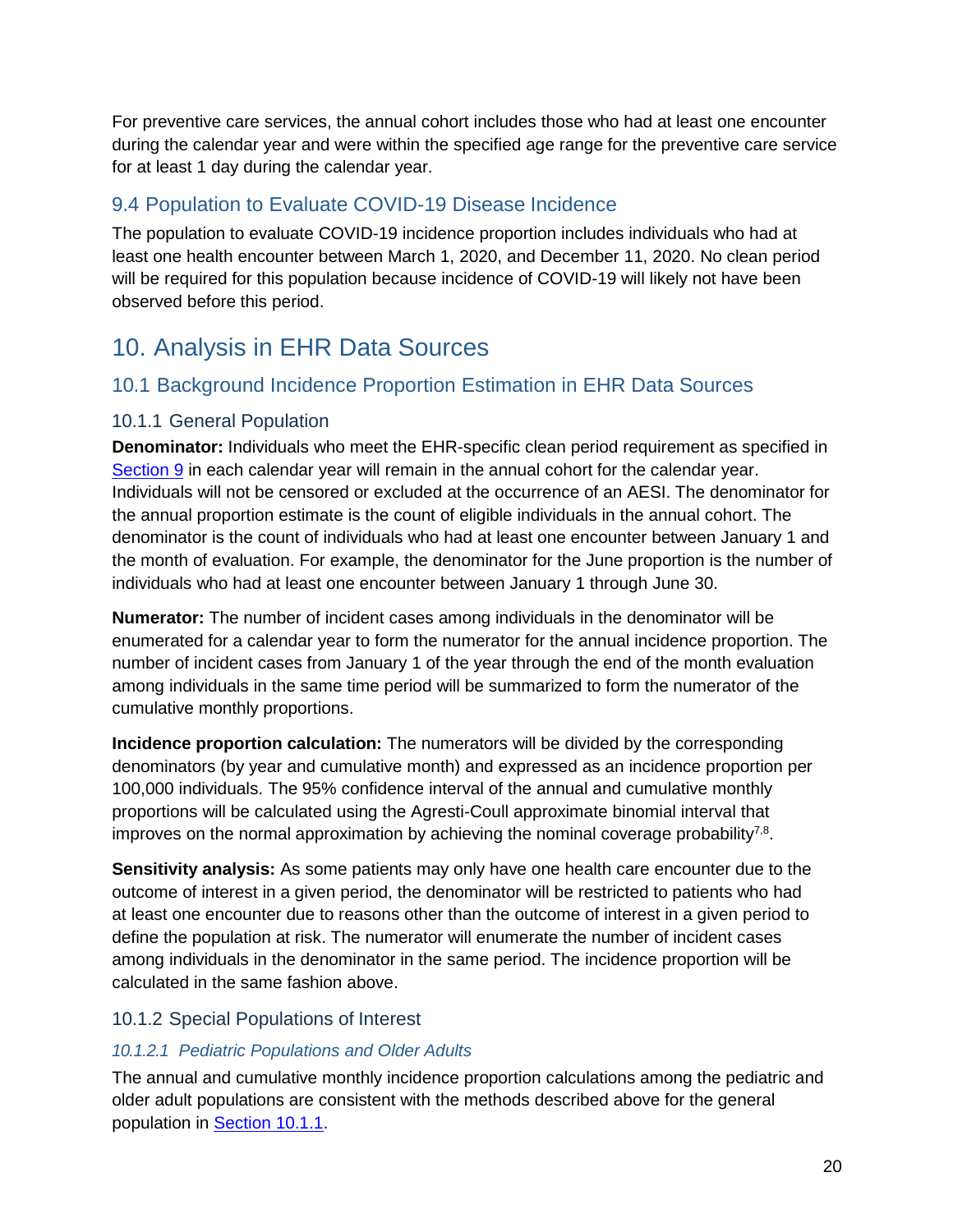For pediatric AESIs that are limited to a specific age range of interest (as described in [Section](#page-24-0) 9.2), the denominator will be limited to the individuals who were within the age range for at least 1 day in a given calendar year or cumulative months; the numerator will be limited to incident AESIs occurring on a date when the individual was within the age range.

#### *10.1.2.2 Pregnant Population*

**Denominator:** Denominator for the annual incidence proportion will include all pregnancy outcomes identified during the calendar year as specified in [Section 9.2.1.](#page-24-1) Denominator for the cumulative monthly proportion will include those pregnancy outcomes between January 1 and the end of the month evaluation.

**Numerator:** Numerator is the number of pregnancy outcomes of interest (preterm births, fullterm live births, spontaneous abortions, stillbirths). They will be counted annually and cumulatively through the month evaluation.

**Proportion calculation:** The numerator will be divided by the corresponding denominator calculated above. Proportions will be expressed as incident cases per 100,000 pregnancies. The 95% confidence interval of the proportions will be estimated as defined in [Section 10.1.1.](#page-25-3)

#### *10.1.2.3 Individuals with Recent Influenza Vaccination*

For the subpopulation with a recent history of a seasonal influenza vaccine as defined in [Section 9.2.3,](#page-24-2) the annual and cumulative monthly incidence proportions will be calculated using the same methods specified in **Section 10.1.1**.

#### <span id="page-26-0"></span>10.1.3 Negative Control Events

The annual and cumulative monthly incidence proportions for negative control events will be calculated in the same manner as specified for the general population in [Section 10.1.1](#page-25-3) among the population eligible for negative control events analysis.

#### <span id="page-26-1"></span>10.1.4 COVID-19 Disease Incidence

Among the population for COVID-19 evaluation as specified in [Section 9.4,](#page-25-0) the denominator for the cumulative weekly and cumulative monthly proportion will include the number of individuals who had at least one encounter from March 1, 2020, through the week/month of evaluation. Incidence proportions will be calculated by dividing the number of the incident COVID-19 cases (cumulative weeks and months) by the corresponding denominators. Sensitivity analysis will restrict to the denominator to individuals who had at least one encounter due to reasons other than COVID-19 from March 1, 2020, through the week/month of evaluation.

For a subset of patients with an incident COVID-19 diagnosis and a COVID-19 RT-PCR test result within +/-7 days of the diagnosis, the proportion of those who had a positive COVID-19 result will be reported, by cumulative week and month.

Among patients with a COVID-19 incident diagnosis, the proportion of the patients who had a hospitalization overlapping the time period of -7 and +14 days from the incident diagnosis will be reported, by cumulative week and month.

#### 10.2 Summary of Stratification and Subgroup Analyses in EHR Data Sources

Analysis stratifications in the general population and subpopulations will be conducted in the same manner as specified in **Section 8.2**. These analyses are summarized in [Table 5.](#page-27-0) Details of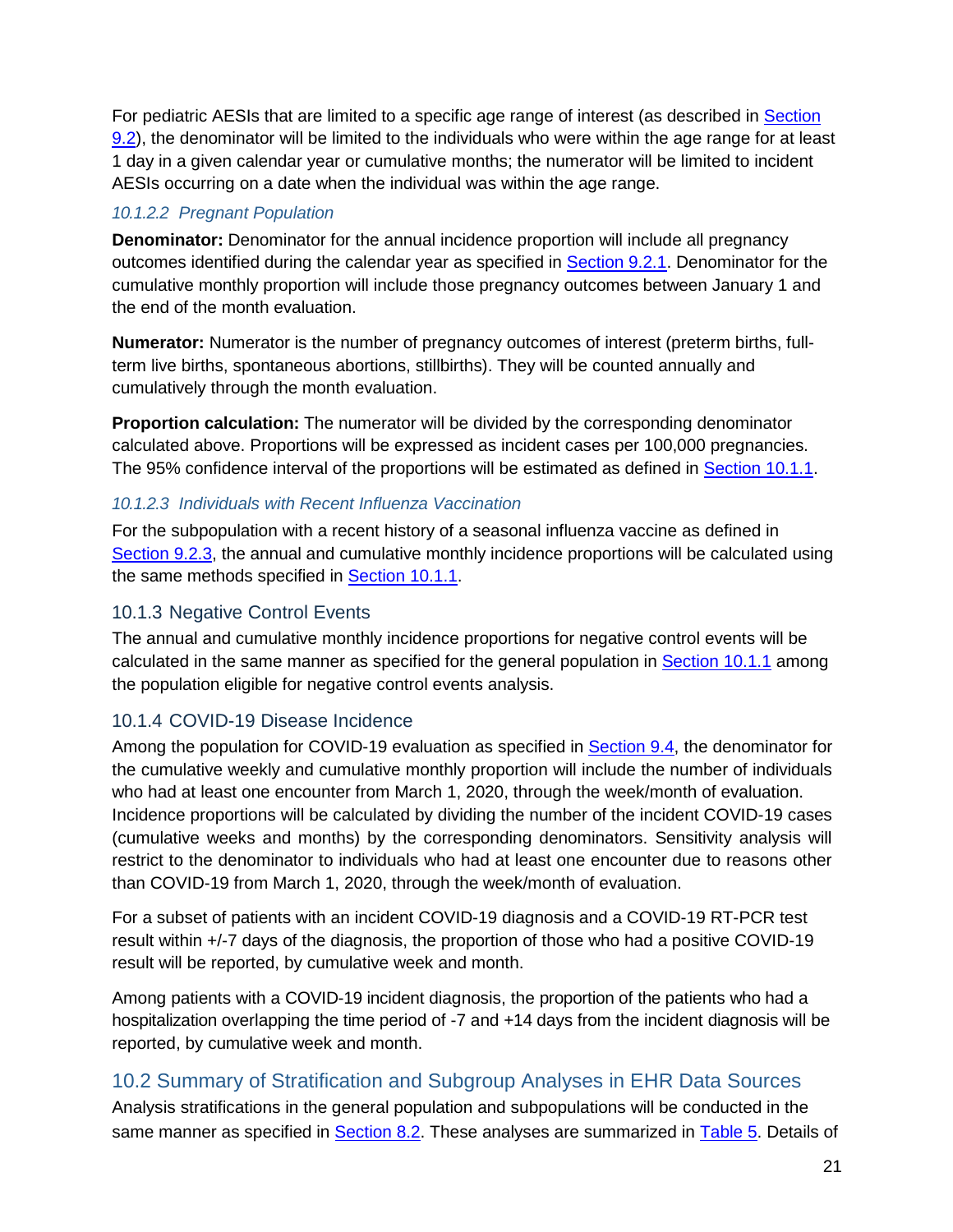the study populations are described in **Section 9**. All available data sources in **Section 4.2** will be queried.

| <b>Populations</b>    | <b>Safety AESIs</b>                                                                                                                                                                                                                              | <b>Negative Control</b><br><b>Events</b>                                                                                                                                                                                                         | Pregnancy<br><b>Outcomes</b> | COVID-19                                                                                                                                                |
|-----------------------|--------------------------------------------------------------------------------------------------------------------------------------------------------------------------------------------------------------------------------------------------|--------------------------------------------------------------------------------------------------------------------------------------------------------------------------------------------------------------------------------------------------|------------------------------|---------------------------------------------------------------------------------------------------------------------------------------------------------|
| General<br>population | Stratification: by data<br>source, and by                                                                                                                                                                                                        | Stratification: by data<br>source, and by                                                                                                                                                                                                        | N/A                          | Stratification: by<br>data source                                                                                                                       |
|                       | age*sex*data source<br>or<br>age*sex*race/ethnicity<br>(where reliably<br>available)                                                                                                                                                             | age*sex*data source<br>or<br>age*sex*race/ethnicity<br>(where reliably<br>available)                                                                                                                                                             |                              | Time period:<br>cumulative<br>weekly and<br>monthly<br>incidence                                                                                        |
|                       | Time period:<br>Cumulative monthly<br>and annual incidence<br>proportions from<br>2018-last data<br>available until<br>December 11, 2020;<br>for the 2020 cohort<br>pre-COVID-19 period<br>(January and<br>February 2020) vs.<br>COVID-19 period | Time period:<br>Cumulative monthly<br>and annual incidence<br>proportions from<br>2018-last data<br>available until<br>December 11, 2020;<br>for the 2020 cohort<br>pre-COVID-19 period<br>(January and<br>February 2020) vs.<br>COVID-19 period |                              | proportions from<br>March 2020-last<br>data available<br>until December<br>11, 2020                                                                     |
| Pediatric             | Stratification: by data<br>source                                                                                                                                                                                                                | N/A                                                                                                                                                                                                                                              | N/A                          | Stratification: by<br>data source                                                                                                                       |
|                       | Time period:<br>cumulative monthly<br>and annual incidence<br>proportions from<br>2018-last data<br>available until<br>December 11, 2020                                                                                                         |                                                                                                                                                                                                                                                  |                              | Time period:<br>cumulative<br>weekly and<br>monthly<br>incidence<br>proportions from<br>March 2020-last<br>data available<br>until December<br>11, 2020 |
| Older adults          | Stratification: by data<br>source                                                                                                                                                                                                                | N/A                                                                                                                                                                                                                                              | N/A                          | Stratification: by<br>data source                                                                                                                       |
|                       | Time period:<br>Cumulative monthly<br>and annual incidence<br>proportions from<br>2018-last data<br>available until<br>December 11, 2020                                                                                                         |                                                                                                                                                                                                                                                  |                              | Time period:<br>cumulative<br>weekly and<br>monthly<br>incidence<br>proportions from<br>March 2020-last<br>data available<br>until December<br>11, 2020 |

<span id="page-27-0"></span>**Table 5.** Planned Stratified Analyses in the General Population and Subpopulations for the Outcomes of Interest in EHR Data Sources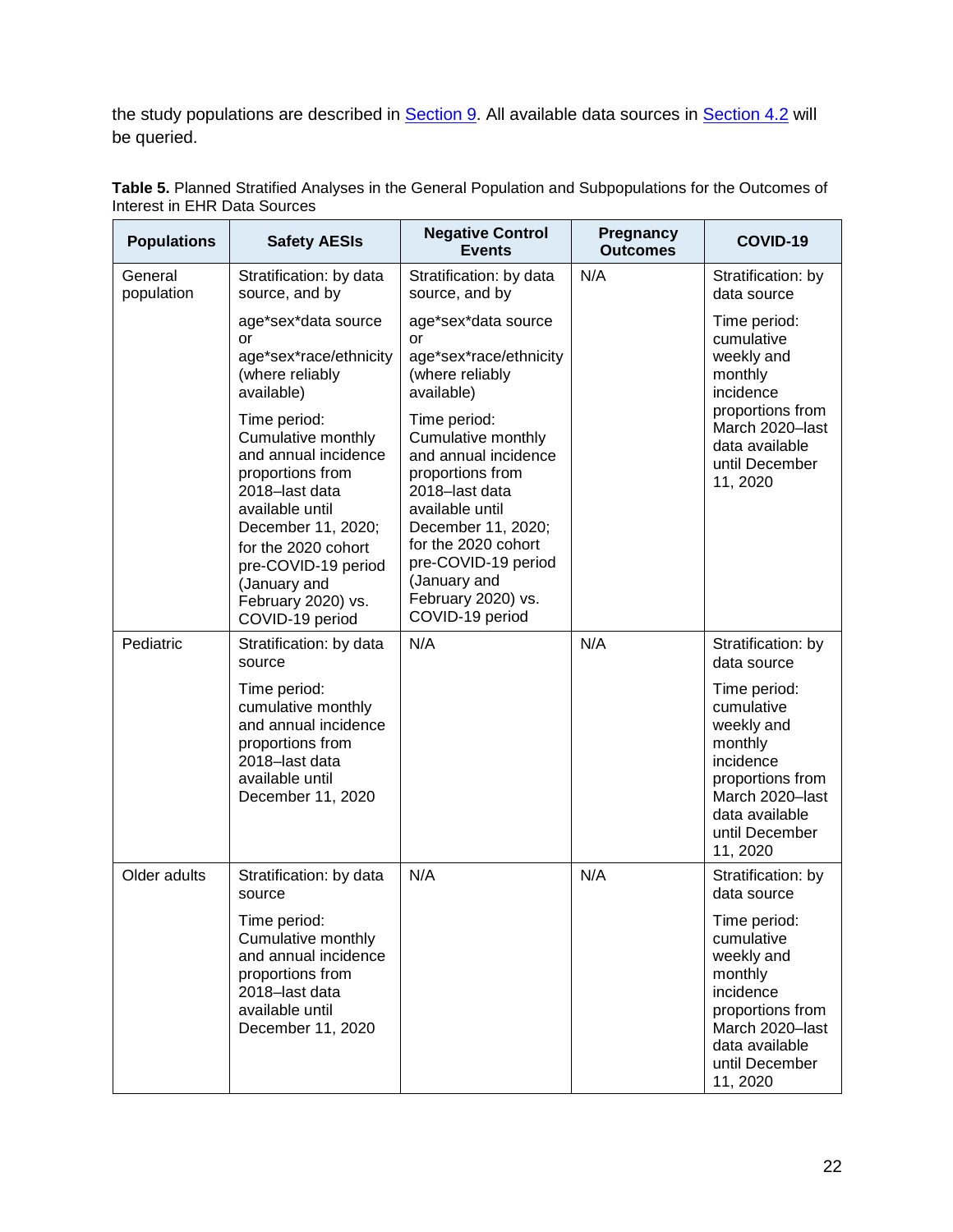| <b>Populations</b>                     | <b>Safety AESIs</b>                                                                                                             | <b>Negative Control</b><br><b>Events</b> | <b>Pregnancy</b><br><b>Outcomes</b>                                                                                                                                                    | COVID-19 |
|----------------------------------------|---------------------------------------------------------------------------------------------------------------------------------|------------------------------------------|----------------------------------------------------------------------------------------------------------------------------------------------------------------------------------------|----------|
| Pregnant<br>women                      | N/A                                                                                                                             | N/A                                      | Stratification: by<br>data source<br>Time period:<br>cumulative<br>monthly and<br>annual<br>incidence<br>proportions from<br>2018-last data<br>available until<br>December 11,<br>2020 | N/A      |
| Influenza-<br>vaccinated<br>population | Stratification: by data<br>source, and by                                                                                       | N/A                                      | N/A                                                                                                                                                                                    | N/A      |
|                                        | age*sex*data source<br>or<br>age*sex*race/ethnicity<br>(where reliably<br>available)                                            |                                          |                                                                                                                                                                                        |          |
|                                        | Time period:<br>cumulative monthly<br>and annual incidence<br>rates from 2018-last<br>data available until<br>December 11, 2020 |                                          |                                                                                                                                                                                        |          |

Abbreviations: EHR, electronic health record; AESI, adverse event of special interest; N/A, not applicable.

### <span id="page-28-0"></span>11. Limitations

#### <span id="page-28-1"></span>11.1 Identification of Pregnancies in Claims Data Sources

The subpopulation of pregnant women of interest specified in this protocol includes only those pregnancies that had an observed outcome during the study period. Ongoing pregnancies without a recorded outcome are not included, which particularly affects the estimates of persontime at risk during pregnancy in calendar year 2020. The algorithm will only include those pregnancies ending in live birth, stillbirth, and spontaneous abortion, not other rarer outcomes such as ectopic, molar or other abnormal products of conceptions, or elective abortion. Claimsbased algorithms cannot comprehensively capture all early losses such as spontaneous abortions, especially those that occur early during pregnancy before the pregnancy is detected by the mother. Some claims have evidence of delivery (e.g., cesarean section) without documentation of an outcome; these also are not included. A small percentage of pregnancies are excluded because of conflicting coding of outcome types or the estimated gestational age not agreeing with the outcome type. For example, some stillbirths with an estimated gestational of <20 weeks are excluded. Although they may have been miscoded spontaneous abortions, no attempt was made to reclassify them (if they were reclassified, they will likely add about 1% of spontaneous abortions based on prior data). Pregnancy outcomes for which a gestational age estimate could not be determined using information in the claims are excluded. For example, a missed abortion with no information of gestational age is not included because pregnancy start date cannot be assigned.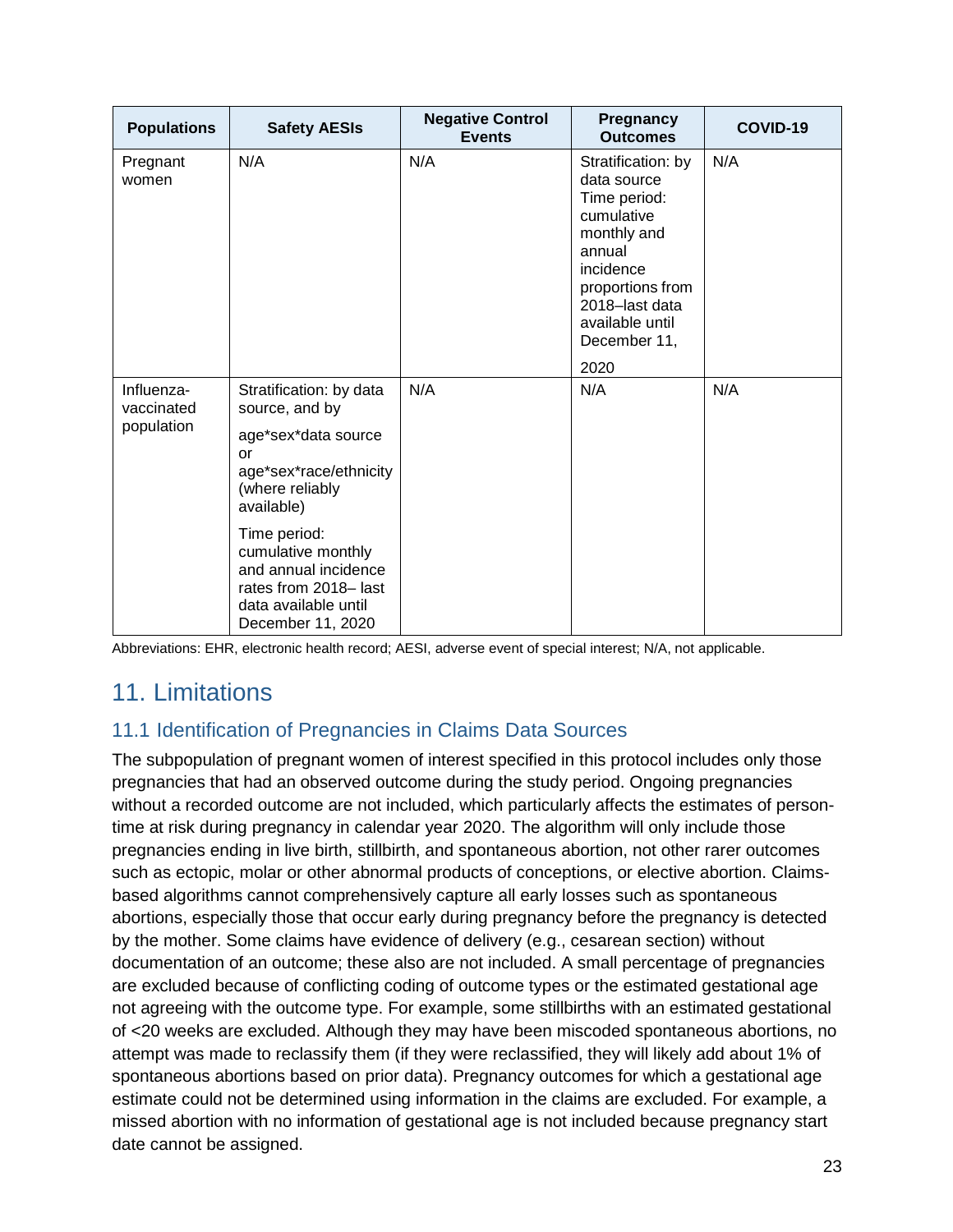To accurately determine the time at risk during pregnancy, a pregnancy start date is required, hence the construction of pregnancy episodes. Pregnancy episodes include only those for women continuously enrolled during the pregnancy episode and with an estimated pregnancy start date.

For the reasons mentioned above, the nonpregnancy AESI background rates estimated among the pregnant population may not be generalizable to those pregnancies not captured by the algorithms. For pregnancy outcomes, the incidence rate of spontaneous abortions may be underestimated for all calendar years. For calendar year 2020, the incidence rates of all pregnancy outcomes are may be overestimated due to the underestimation of the denominator.

#### <span id="page-29-0"></span>11.2 Independence of AESIs

This protocol will assess each AESI separately and apply the clean period for each AESI. Thus, the AESIs are assumed to be independent of each other, and the analyses do not take competing risks into consideration. This assumption may not be met. For instance, some of the circulatory and vascular AESIs, such as stroke, acute myocardial infarction, pulmonary embolism, and deep vein thrombosis, may be correlated within the same individual.

#### <span id="page-29-1"></span>11.3 Definition of Incidence

This protocol uses a clean period in which the AESI did not occur before an individual can enter the study cohort. The clean periods are set at one year for the majority of AESIs. Individuals who were diagnosed with the AESI prior to the beginning of the clean period and who did not receive a diagnosis for the AESI during the clean period would be included in estimates of incident AESIs. Thus, incident cases during the follow-up period are not necessarily *new*  diagnoses, and individuals who satisfy the clean period multiple times may enter subsequent follow-up periods and can have additional incidence AESIs during the study period. Chronic conditions such as narcolepsy of an individual may be captured multiple times as incident cases within a same individual, if the diagnoses occurred far enough part to allow additional clean period requirement to be met. This definition may differ from other ways incidence has been operationalized in epidemiologic studies. However, it was chosen because it aligns with the definition of incidence that will be implemented in the active monitoring study protocol. This ensures comparability between the calculation of the background rates and the calculation of the rates of AESIs during the vaccination period.

#### <span id="page-29-2"></span>11.4 Limitations of EHRs

There is a lack of observability in nonintegrated EHR networks for vaccinations, safety AESIs, pregnancy outcomes, AESIs during pregnancy, negative control events, and COVID-19. This is because patients may seek care out of network. As a result, this protocol estimates an incidence proportion instead of a rate because entry into a study cohort and the follow-up period cannot be determined reliably. Measurement of incident cases is among individuals who had at least one EHR activity during the calendar year, and by doing so, it assumes that people who have EHR activities will seek care for the AESI in the same network during the same period and therefore are observable. This assumption is untestable; thus, the estimated incidence proportion may not reflect the incidence proportions in the underlying population. To define population at risk and address the "look-ahead" bias, sensitivity analysis is proposed by requiring at least one health care encounter due to reasons other than the outcome of interest. However, such restriction results in a smaller and likely sicker population.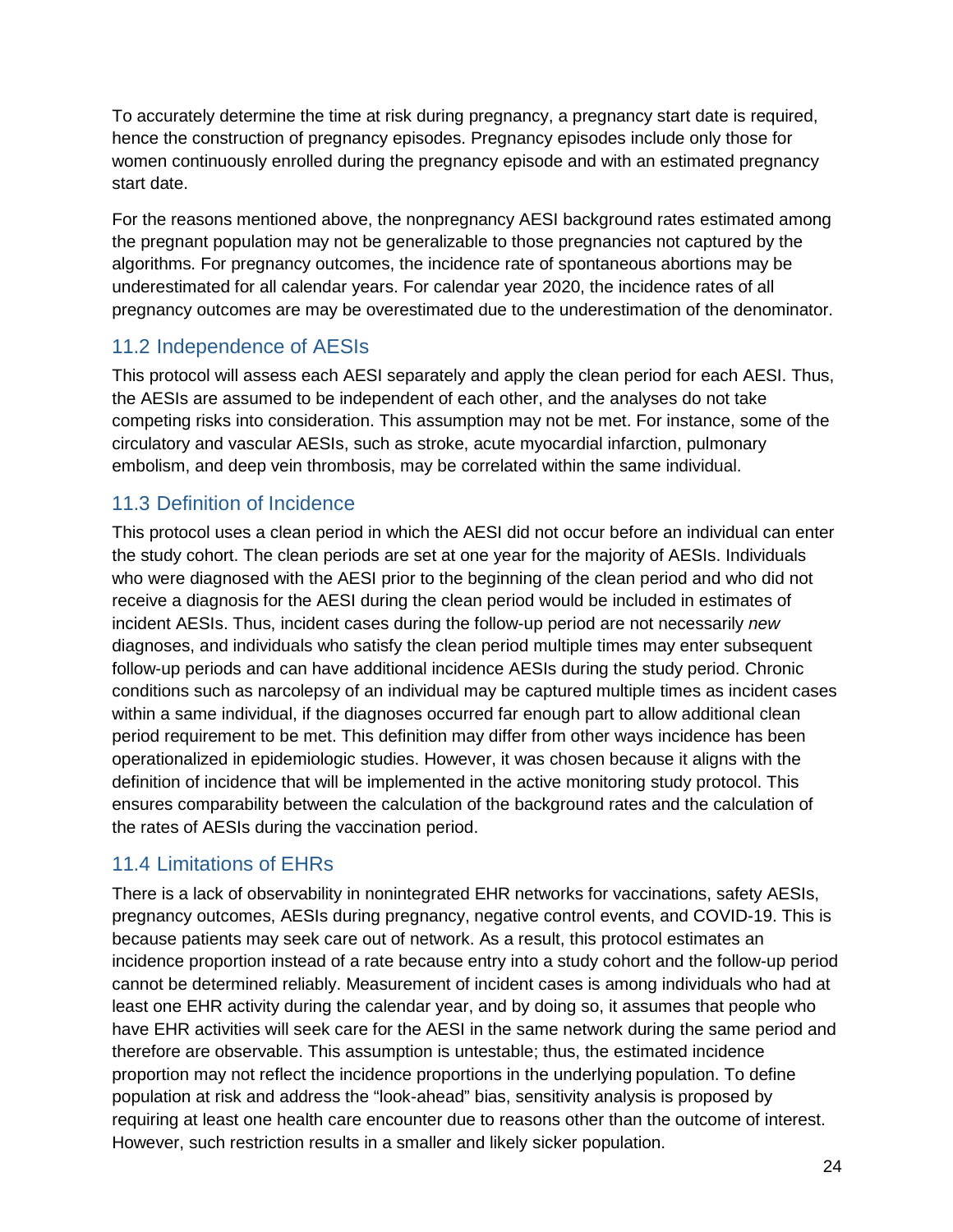#### <span id="page-30-0"></span>11.5 Generalizability

The results produced by this protocol should be interpreted based on the generalizability of the populations included. For BHI, this is limited to enrollees in Blue Cross and Blue Shield insurance plans. While the BHI data set includes more than 200 million unique lives, detailed data for this study was limited to a cohort of enrollees who received a biologic product, were pregnant, or were born after October 1, 2015. For MarketScan data, the population is limited to individuals with employer-sponsored private insurance coverage. CMS data are limited to Medicare enrollees. Various EHR data cover different segments of the U.S. population with respect to region (e.g., Medstar: District of Columbia, Maryland, Virginia; OneFlorida: Florida). Still, the collection of these sources covers wide-ranging populations in the United States to prepare for and implement active monitoring of COVID-19 vaccines.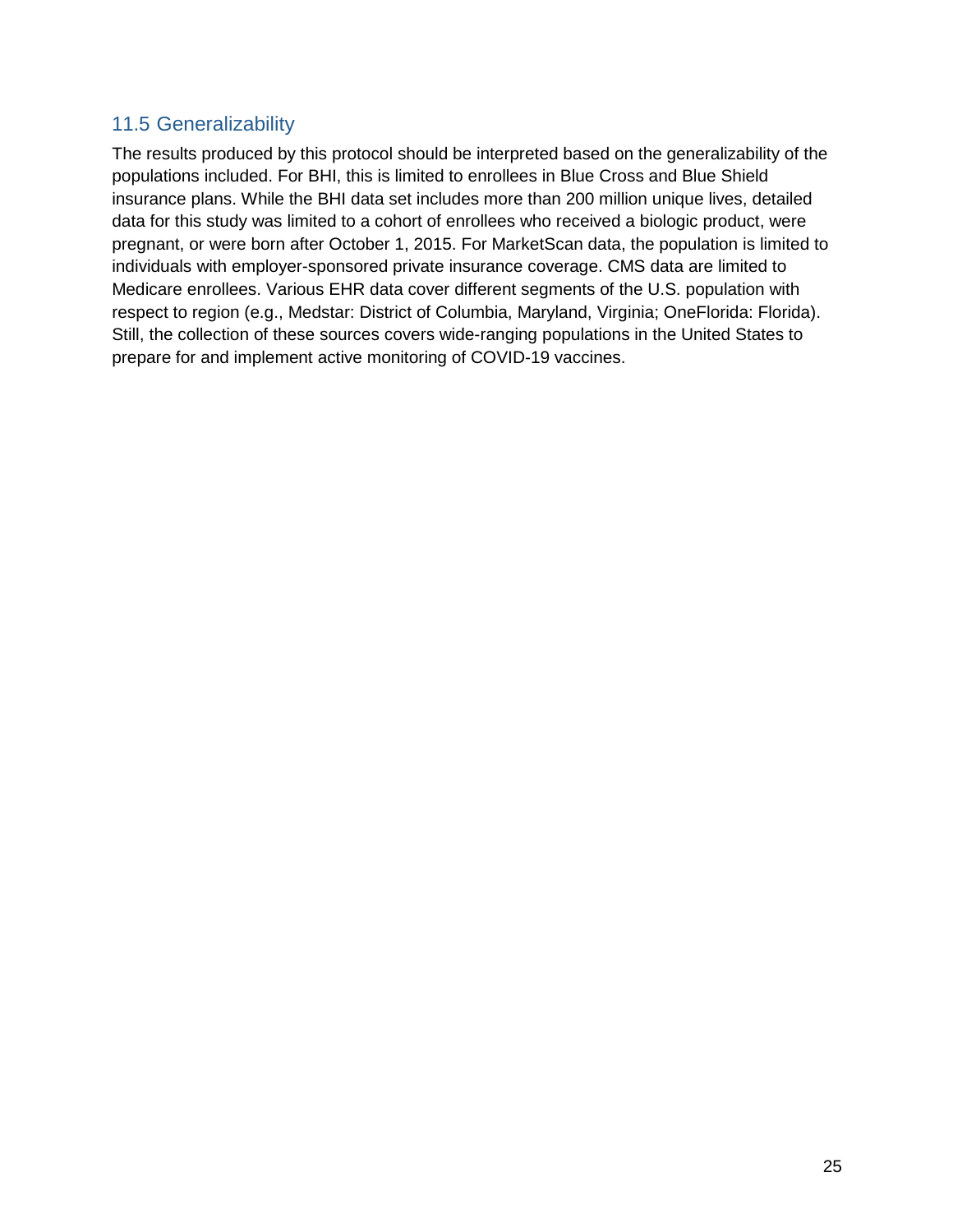### <span id="page-31-0"></span>12. References

<sup>1</sup> World Health Organization (2020). Draft landscape of COVID-19 candidate vaccines. Available at: [https://www.who.int/publications/m/item/draft-landscape-of-covid-19-candidate](https://www.who.int/publications/m/item/draft-landscape-of-covid-19-candidate-vaccines)[vaccines.](https://www.who.int/publications/m/item/draft-landscape-of-covid-19-candidate-vaccines) Accessed November 13, 2020.

<sup>2</sup> Duffy, J., et al., *Febrile seizure risk after vaccination in children 6 to 23 months. Pediatrics,* 2016. **138**(1).

- <sup>3</sup> Moll, K., et al., *Validating claims-based algorithms determining pregnancy outcomes and gestational age using a linked claims-electronic medical record database.* Unpublished results, 2020.
- <sup>4</sup> Cantor, J., et al., *The Impact of the COVID-19 Pandemic and Policy Response on Health Care Utilization: Evidence from County-level Medical Claims and Cellphone data*. NBER Working Paper, (w28131).
- <sup>5</sup> Moll, K., et al., *Final report: Validating pregnancy outcomes and gestational age in a claims-EMR linked database*. FDA BEST Initiative. [https://www.bestinitiative.org/wp](https://www.bestinitiative.org/wp-content/uploads/2020/08/Validating_Pregnancy_Outcomes_Linked_Database_Report_2020-1.pdf)[content/uploads/2020/08/Validating\\_Pregnancy\\_Outcomes\\_Linked\\_Database\\_Report\\_2](https://www.bestinitiative.org/wp-content/uploads/2020/08/Validating_Pregnancy_Outcomes_Linked_Database_Report_2020-1.pdf) [020-1.pdf](https://www.bestinitiative.org/wp-content/uploads/2020/08/Validating_Pregnancy_Outcomes_Linked_Database_Report_2020-1.pdf)
- <sup>6</sup> Ulm, K., *Simple method to calculate the confidence interval of a standardized mortality ratio (SMR)*. American Journal of Epidemiology. 1990;131(2):373-375. doi:10.1093/oxfordjournals.aje.a115507
- <sup>7</sup> Agresti, A. and Coull, B. A. (1998). *Approximate is better than "exact" for interval estimation of binomial proportions*. The American Statistician 52; 119-126
- <sup>8</sup> Brown, Cai, and DasGupta (2001). Interval estimation for a binomial proportion. Statistical Science 16(2); 101-133